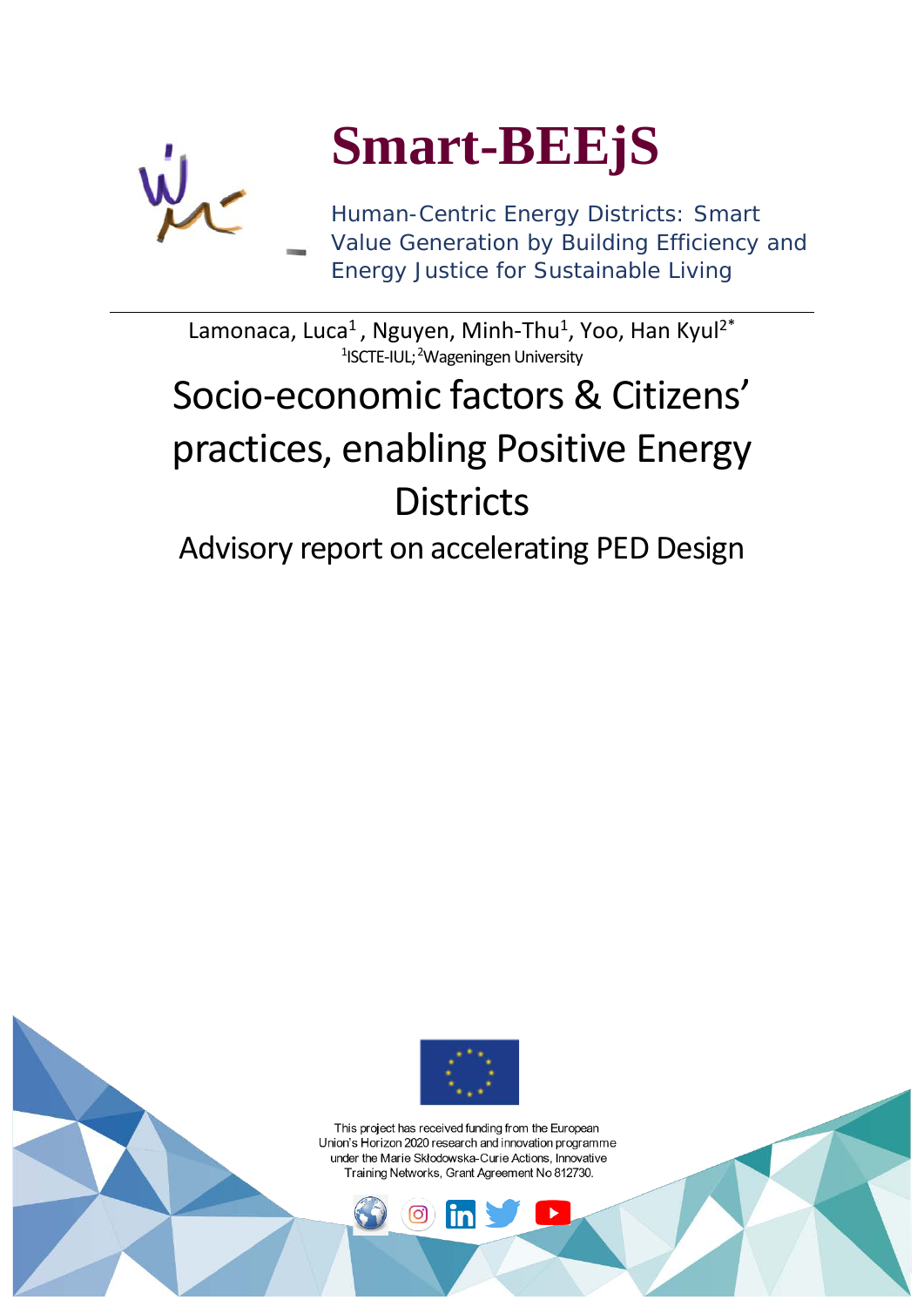

| <b>Document Information</b>  |                                                                                                                            |
|------------------------------|----------------------------------------------------------------------------------------------------------------------------|
| <b>Grant Agreement:</b>      | 812730                                                                                                                     |
| Project Title:               | Human-Centric Energy Districts: Smart Value Generation by Building<br>Efficiency and Energy Justice for Sustainable Living |
| Project Acronym:             | Smart-BEEjS                                                                                                                |
| <b>Project Start Date:</b>   | 01 April 2019                                                                                                              |
| <b>Related Work Package:</b> | WP3 - Socio-economic factors & Citizens' practices, enabling Positive<br><b>Energy Districts</b>                           |
| Related Task(s):             | Task 3.3 - Shaping stakeholders' practices; Deliverable D3.5 - Advisory<br>report on accelerating PED design.              |
| Lead Organisation(s):        | Nottingham Trent University; ISCTE-IUL                                                                                     |
| <b>Submission Date:</b>      | 31/05/2022                                                                                                                 |
| Dissemination Level:         | Public                                                                                                                     |

#### **Modification History**

| Date       | Submitted by     | <b>Reviewed by</b> | <b>Version (Notes)</b> |  |
|------------|------------------|--------------------|------------------------|--|
| 31/05/2022 | Kostas Galanakis | Editors            | Original               |  |
|            |                  |                    |                        |  |

#### **Author contribution statement:**

Lamonaca, Luca; Nguyen, Minh-Thu; and Yoo, Han Kyul (in alphabetical order) conceived and wrote the report.

#### **Document Editors:**

Galanakis, Kostas: Nottingham Business School, Nottingham Trent University Batel, Susana: Center for psychological research and social intervention, ISCTE-IUL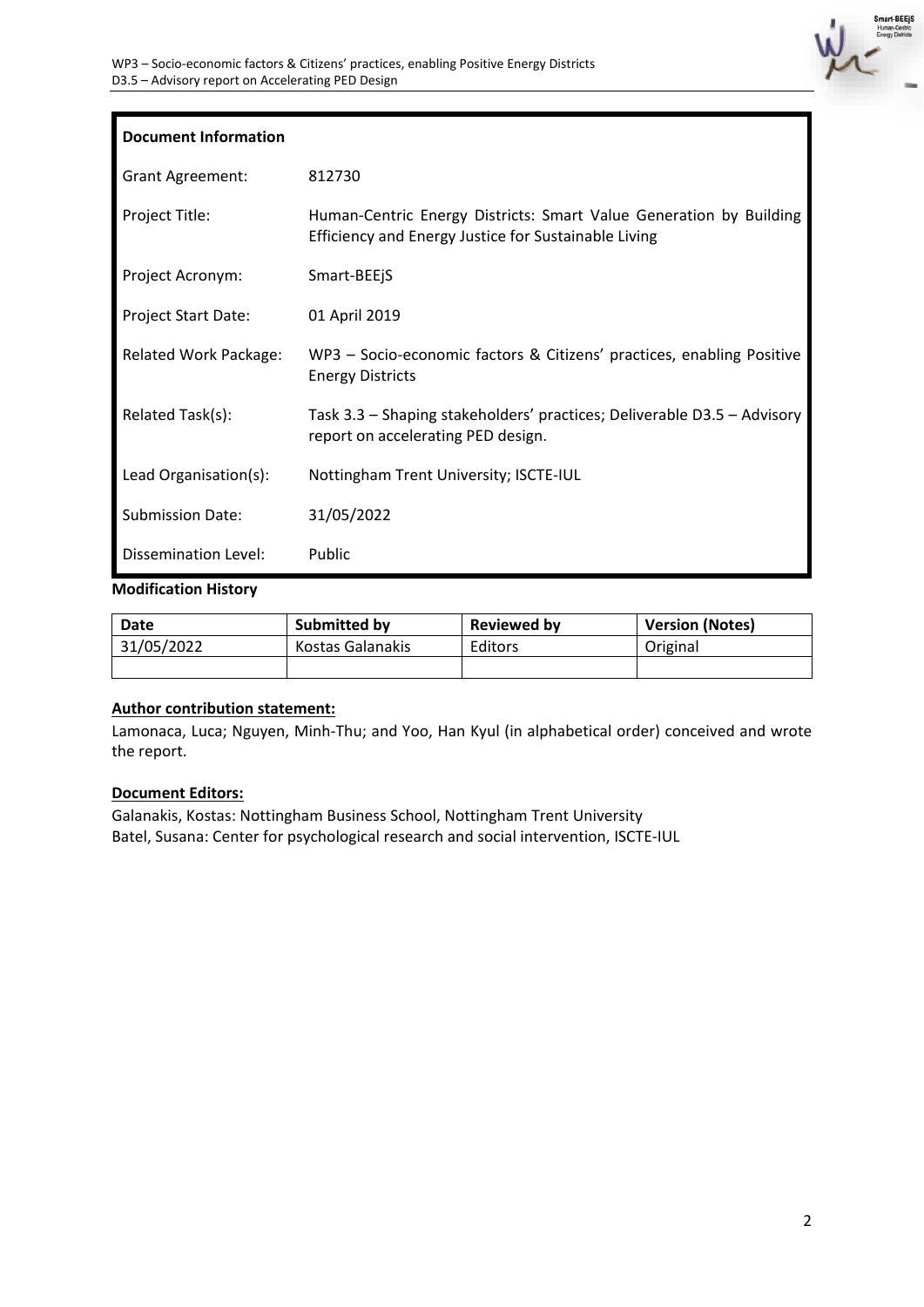

## Table of Contents

| 1              |       |  |                                                                                         |  |  |
|----------------|-------|--|-----------------------------------------------------------------------------------------|--|--|
| $\overline{2}$ |       |  |                                                                                         |  |  |
| 2.1            |       |  |                                                                                         |  |  |
| 2.2            |       |  |                                                                                         |  |  |
|                | 2.3   |  |                                                                                         |  |  |
| 3              |       |  |                                                                                         |  |  |
| 4              |       |  |                                                                                         |  |  |
|                | 4.1   |  |                                                                                         |  |  |
|                | 4.1.1 |  |                                                                                         |  |  |
|                | 4.1.2 |  | Best practices to overcome difficulty in involving citizens according to stakeholders 4 |  |  |
|                | 4.1.3 |  | Silos of Representation in businesses' perception of citizens' and citizen groups'      |  |  |
|                | 4.1.4 |  | Silos of Representation in citizen's perception of large businesses  4                  |  |  |
|                | 4.1.5 |  | Best practices to overcome silos of representation and institutional silos between      |  |  |
|                | 4.2   |  |                                                                                         |  |  |
|                | 4.2.1 |  |                                                                                         |  |  |
|                | 4.2.2 |  | Best practices and visions of collaboration with big companies according to             |  |  |
|                | 4.2.3 |  |                                                                                         |  |  |
|                | 4.2.4 |  |                                                                                         |  |  |
|                | 4.2.5 |  | Best practices and visions for citizens and local government collaboration according to |  |  |
|                | 4.2.6 |  |                                                                                         |  |  |
|                | 4.2.7 |  | Best practices to overcome administrative silo of citizens and government according to  |  |  |
|                |       |  |                                                                                         |  |  |
|                | 4.3   |  |                                                                                         |  |  |
|                | 4.3.1 |  |                                                                                         |  |  |
|                | 4.3.2 |  |                                                                                         |  |  |
|                | 4.3.3 |  | Silo of representation: negative connotation of large energy companies 7                |  |  |
|                | 4.3.4 |  | Administrative silo in horizontal and vertical multilevel governance7                   |  |  |
|                | 4.3.5 |  | Best practices and visions of collaboration according to stakeholders 8                 |  |  |
| 5              |       |  |                                                                                         |  |  |
|                | 5.1.1 |  | Silo of representation and institutional silo between citizens and big companies  8     |  |  |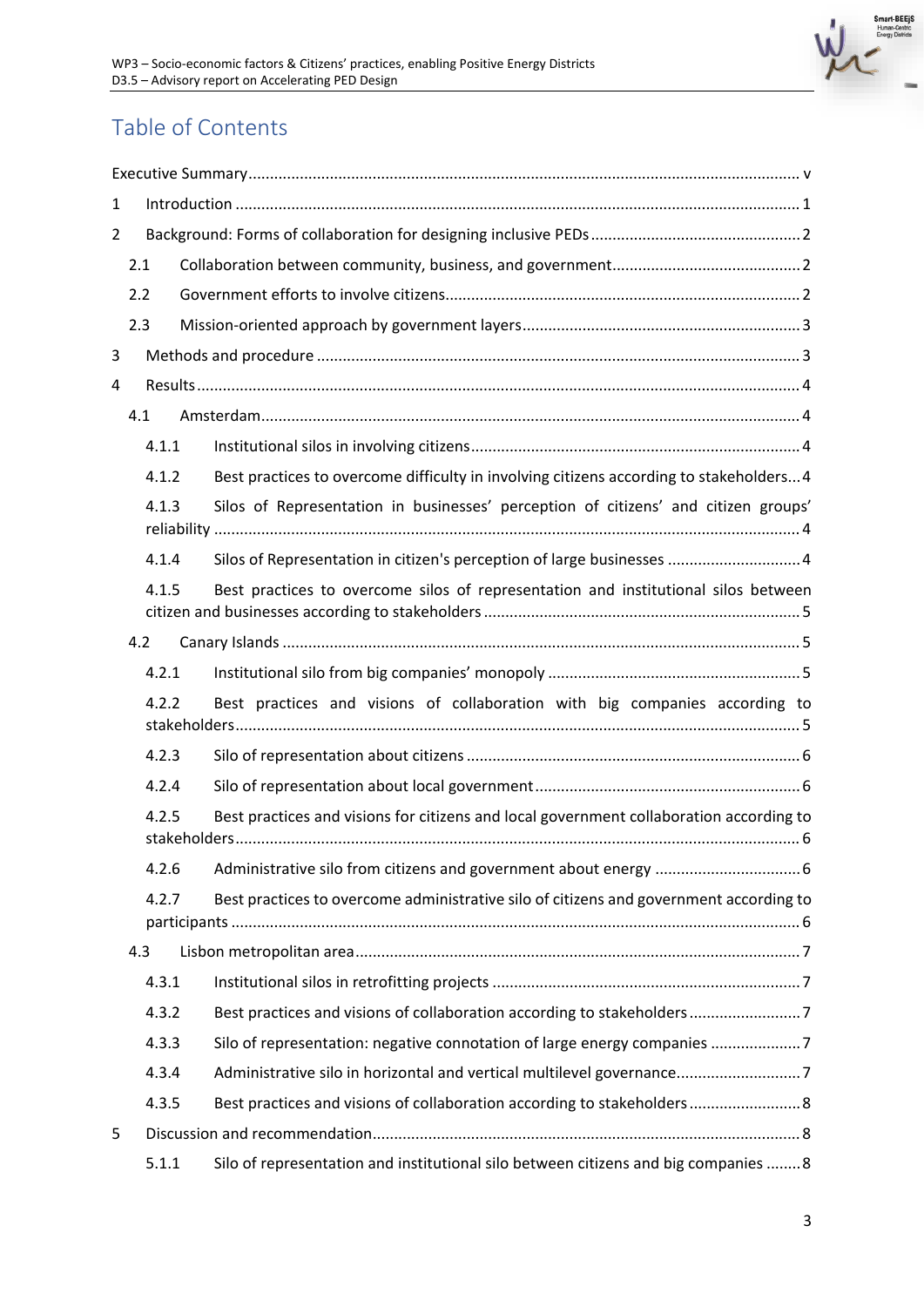

| 5.1.2 | Implications of administrative silo on non-inclusive energy initiatives 9 |  |  |  |
|-------|---------------------------------------------------------------------------|--|--|--|
|       |                                                                           |  |  |  |
|       |                                                                           |  |  |  |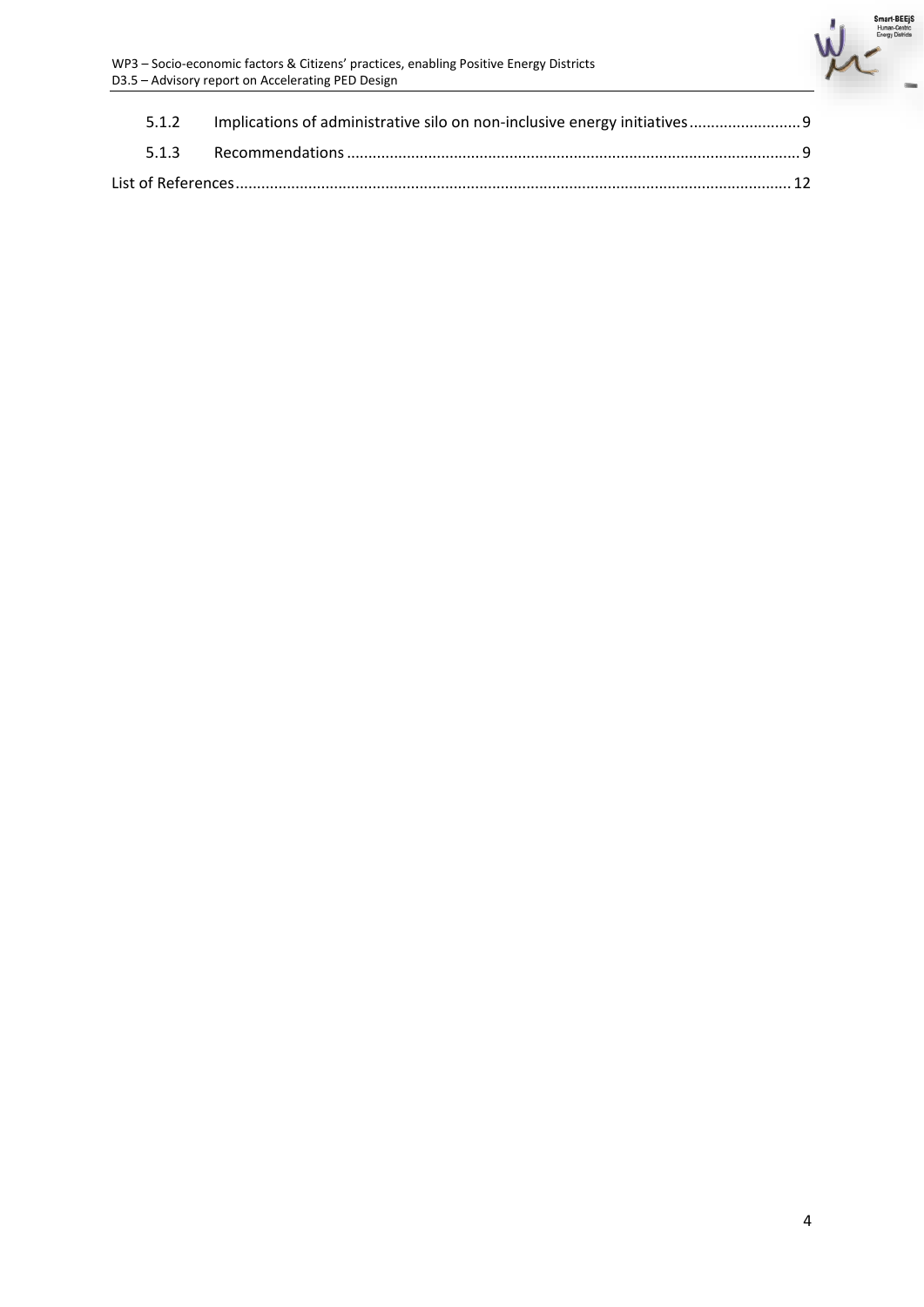

## <span id="page-4-0"></span>Executive Summary

In this report, we investigate the issue of silo thinking in the development of Positive Energy Districts (PEDs) as testified by stakeholders and propose recommendations to overcome silo thinking to achieve better collaboration between and within stakeholder groups. Involving all relevant stakeholders is argued to be essential to effectively reach PEDs and to include vulnerable as well as often overlooked groups in the process (Sareen et al., 2022). However, silo thinking can prevent or hinder the collaboration between stakeholder groups and within a stakeholder group. Thus, we identify silo thinking and best practices to overcome them, from stakeholder interviews conducted as part of a separate report (Derkenbaeva et al., 2022). The analysis focuses on three types of silo thinking – **institutional silos**, **silos of representation**, and **administrative silos** – and how to overcome them. In addition to the best practices suggested by stakeholders, additional perspectives to overcome silo thinking are proposed by the authors of this report.

In interviews with stakeholders from Amsterdam, the Canary Islands, and Lisbon metropolitan area, the following issues of silo thinking are identified:

- Institutional silos between citizens, who want to consume renewable, affordable, and community-based energy, and large companies, who are concerned with efficiency and profit
- Silo of representation of citizens about the impossibility for businesses to come out of their profit-driven practices
- Silo of representation about citizens' knowledge and willingness to participate in PEDs projects that make citizens feel less empowered to collaborate as an equal partner with the government or large businesses
- Administrative silos that hinder the government's financial support of cross sectoral energy transition efforts such as housing retrofit projects

To overcome the identified silos, we recommend:

- Structural change by the national government providing a legal framework and incentives for local government and companies to engage more with citizens and small businesses during the development of PEDs
- The use of intermediary organizations that can facilitate communication and collaboration between government sectors and between stakeholders
- **·** Intergroup communication that allows citizens and small businesses to acquire more information and voice their demands, breaking from misrecognition and exclusion from such discussion as the development of PEDs.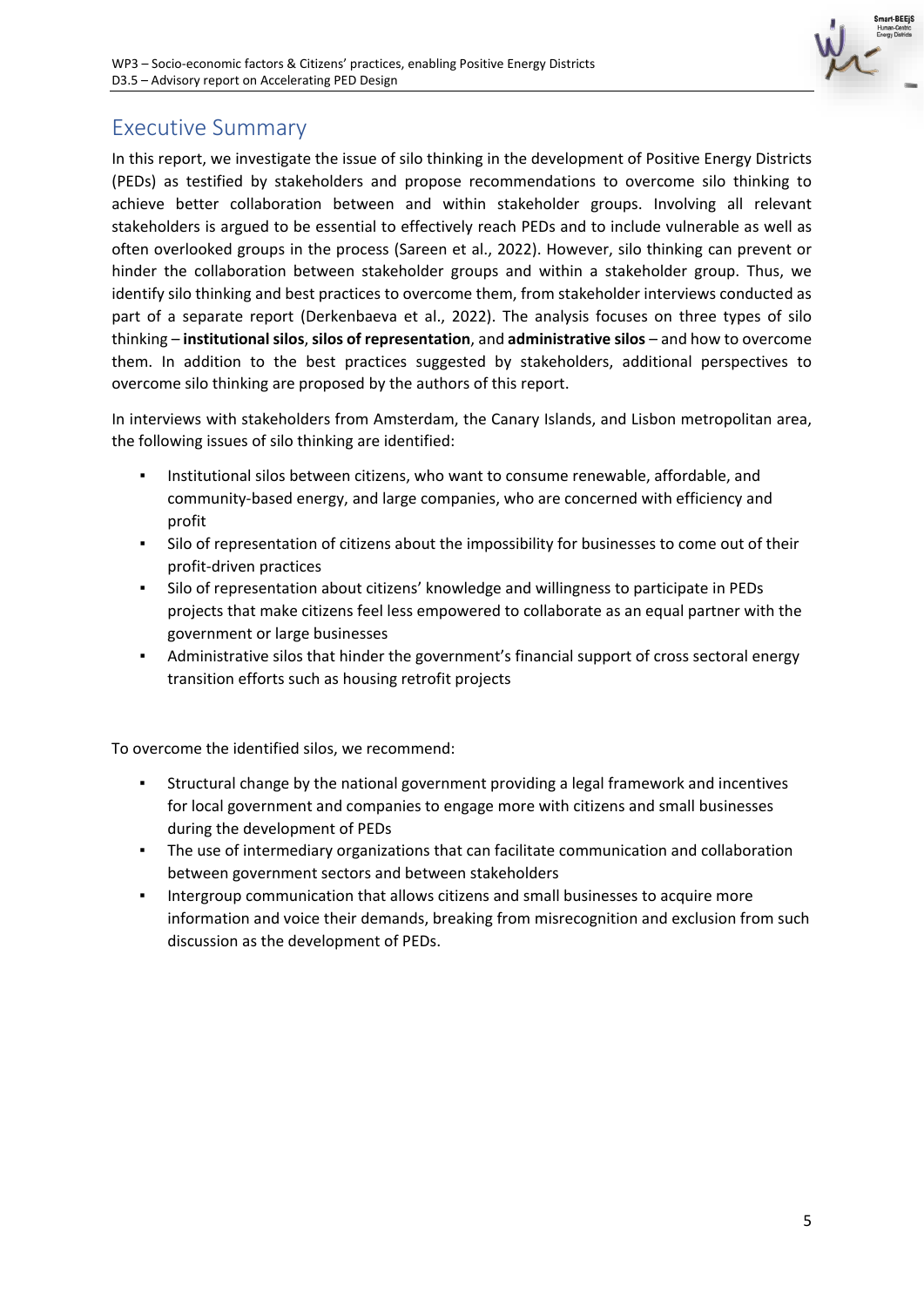

## <span id="page-5-0"></span>1 Introduction

Positive Energy District (PED) is a district built or retrofitted to produce more renewable energy than it consumes while maintaining a high quality of life for its residents. It is part of a European initiative that aims to build 100 PEDs by 2025. As pointed out by Sareen et al. (2022), programmes such as PEDs require collaborative governance. Collaborative processes integrate top-down and bottom-up initiatives, allowing cooperation that makes use of formal and informal personal and organisational networks (Sareen, 2022). Such processes consist of a number of activities, competencies, and tools to engage different stakeholders, allowing them to cooperate together and to allocate roles, resources and responsibilities. In addition to processes and functionalities, researchers (Nguyen & Batel, 2021; Sareen et al., 2022) have emphasised that successful PED design also requires consideration of how PEDs might have implications for fairness and the exclusion of sections of the population. Some issues include the socio-psychological implications on people's daily lived experiences, such as the disruption in people-place relations (Batel, 2020, Trentelman, 2009, Manzo & Perkins, 2006, Grossman, 2019).

Therefore, research and policies on PEDs have been advocating for a human-centric approach that prioritizes fairness and inclusiveness during the design, development, and implementation of the PEDs and their related activities (Nguyen & Batel, 2021). This requires resolving barriers related to financing, regulations and collaboration across different areas of the energy system. Collaboration between divided administration teams in local government or between traditional and nontraditional stakeholders such as small businesses and citizen groups could be challenging due to divergent goals and misconceptions. Such a divide between groups is often conceptualised as silo thinking. Silo thinking is defined as "the pursuit of one individual or group's interest or objectives without considering or recognising others' viewpoints and interests inside or outside of the organisation, discipline or community." (Yoo et al. 2020). Based on a previous literature review on the socio-economic and psychological factors related with silo thinking, we found that silo thinking is hard to break due to the lack of experience and motivation for collaboration on the part of stakeholders and the lack of effective coordination systems between them. Breaking silos will contribute to "preparing the ground" for successful PED governance processes and functionalities (Sareen, 2022). In other words, being aware of and overcoming silo thinking might contribute to a more democratic and inclusive process of policy-making at the local level of the energy system (Yoo et. Al, 2022, Devine-Wright, 2010).

This report aims at raising awareness and providing practical tools for local policymakers and developers/practitioners to identify and overcome silo thinking in the process of designing and developing inclusive PEDs. In the next section, the report provides a background of common types of silo thinking contextualised in PEDs, namely institutional silos, silos of representation and administrative silos, and reasons why it is essential to overcome them. Section 4 describes and Section 5 analyses three diverse case studies (geographically diverse and in relation to their socioeconomic characteristics<sup>[1](#page-5-1)</sup>), conceptualising the types of silo thinking that can be identified in these cases. Three types of silos and best practices to tackle them were identified in the cases as most relevant to policy makers and practitioners.

<span id="page-5-1"></span> $1$  Three case studies across the EU at the level of large metropolitan or regional area - Lisbon. Amsterdam and the Canary Islands. The case studies were part of a more extensive study within the Smart-BEEjS project (MSCA-ITN *Grant Agreement No 812730*) that collected data from interviews with local government, business, expert and citizen groups from eight regions in Europe.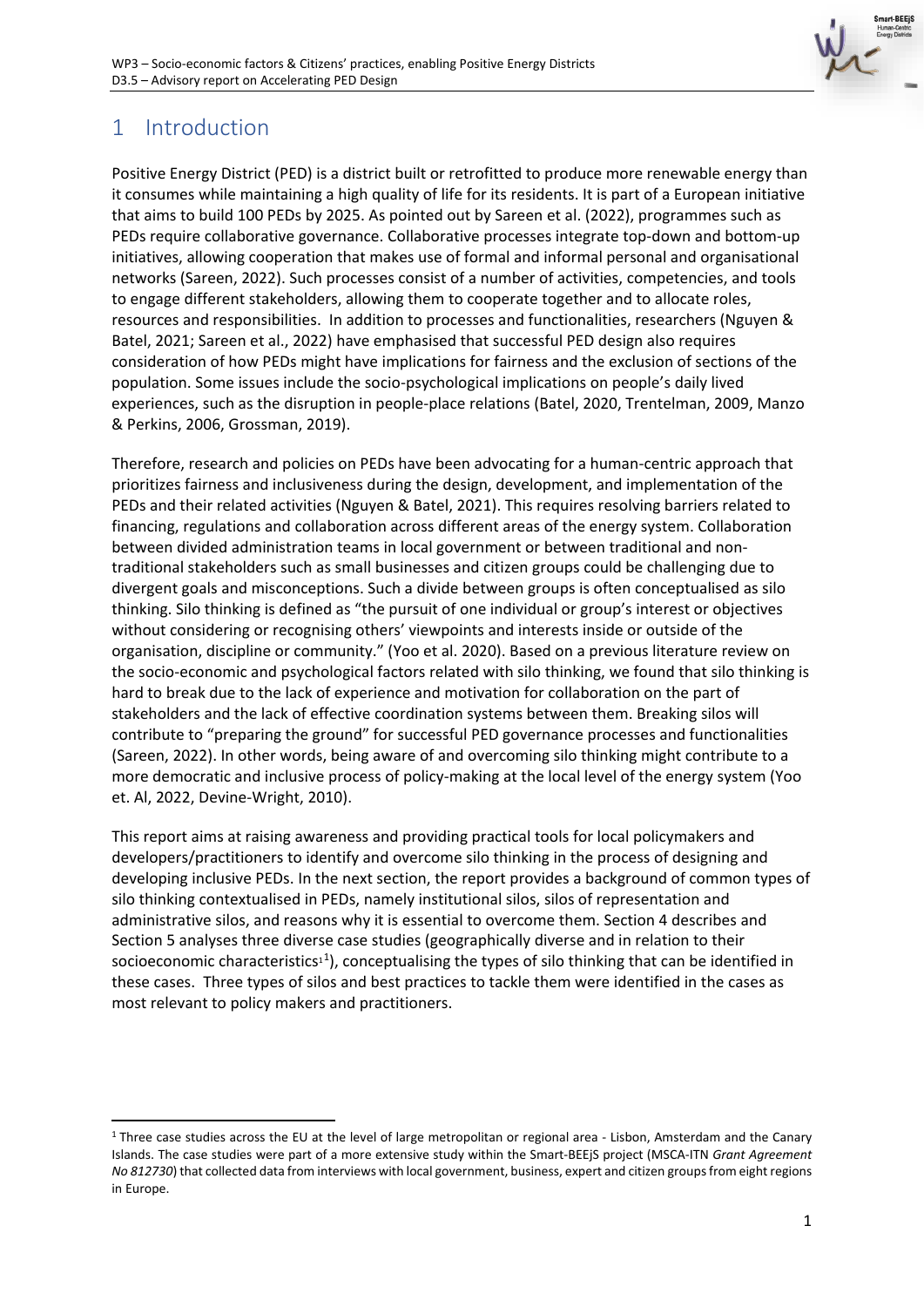

## <span id="page-6-0"></span>2 Background: Forms of collaboration for designing inclusive PEDs

The successful implementation of PEDs requires the involvement of multiple stakeholders at different governance levels (local, regional, national, and European). Such endeavours require the momentum and demand for change, the technological knowledge, change in physical infrastructure, accommodating regulations, and favourable economic incentives. As such they can be considered under the framework of multilevel governance (Marks, 1996). This framework requires diverse forms of collaboration, that might be hindered by silo thinking. Three collaboration-related processes are highlighted in our work, playing a key role in the design and implementation of PEDs: Collaboration between community, business, and government; Government efforts to involve citizens; Missionoriented approach by government layers. Each of these processes faces a primary type of silo thinking (Yoo et al., 2020):

#### <span id="page-6-1"></span>2.1 Collaboration between community, business, and government

Knowledge and momentum for large-scale projects for energy transition require the experience of grassroots organisations (e.g. citizens-led energy communities), niche specialised small and medium enterprises and the collaboration with the local or national government (Hisschemoller & Sioziou, 2013; Hargreaves et al., 2013). For example, the regulatory framework for integrating innovative community-level initiatives and the activities of small and medium enterprises, developing niche business models that address the needs for peer-to-peer energy provision across a district (Campos et al., 2020). Institutional Silos hinder such types of collaboration. Institutional silos refer to the difficulties in collaboration between different stakeholders, such as small businesses, NGOs and public officials. Collaboration between these stakeholders may originate from their attitude toward innovation, lack of opportunities to network, different organisational practices and different priorities in goals. For example, small businesses working on community-level energy projects lack opportunities to collaborate with the government (Hisschemöller & Sioziou, 2013). In contrast, government officials may be slow to incorporate innovative business practices into their energy initiatives (Campos et al., 2020).

#### <span id="page-6-2"></span>2.2 Government efforts to involve citizens

Designing successful PEDs requires local knowledge and experiences from citizen participants to adapt designs to the local context. Government can collaborate with citizens by involving them in cocreation, which will help build trust and make the government more readily available to encourage citizen participation. Such efforts are hindered by the Silo of Representation (Fiske et al., 2002; Devine-Wright, 2010). Silo of representation refers to the misconceptions or biased beliefs that stakeholders hold about each other or themselves that prevent them from interacting with one another or making them interact passively (Yoo et al., 2020). Such silos might exist because of how stakeholders perceive other stakeholder groups (government officials vs citizens and vice versa) or the perception that such processes are time-consuming, delaying decisions and projects (Devine-Wright, 2010). These perceptions come from limited communication, prejudice, and past experience. An example of this is the perception that all citizens will react with NYMBYism to energy projects that disrupt the aesthetics of their neighbourhood, when in fact, each locality has different reactions to and concerns about these projects (Islar & Busch, 2016).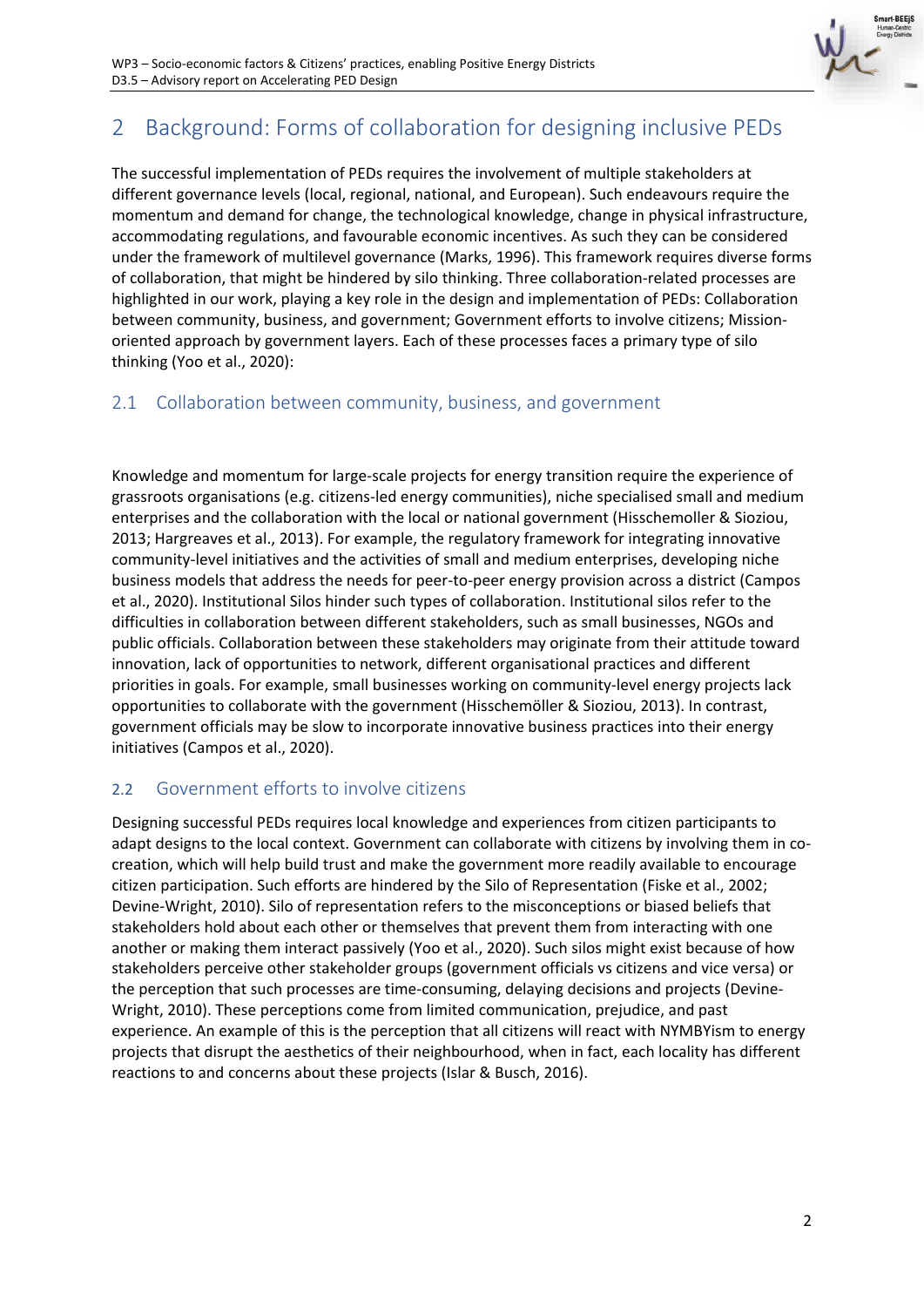

## <span id="page-7-0"></span>2.3 Mission-oriented approach by government layers

, at the same time, clarity of responsibility and processes across the different layers of governance and the requirement of resources and capabilities across the same layers of governance. Therefore, PEDs require vertical coordination within the government, where the national government may provide incentives or set regulations to establish common goals and provide technical or fiscal support for local action (Homsy & Warner, 2015); and horizontal coordination to bring together the expertise across sectors of the government (Knieling, 2016). Such approaches often face administrative silos (Schout, 2001; Bedsworth & Hanak, 2013). Administrative silos refer to the barriers to collaboration between different administrative bodies within the government. Differences in goals and the higher costs of initiating and maintaining collaboration tend to drive the silos between different government bodies. For example, local governments are more likely to implement initiatives related to locally-owned facilities such as waste management than projects related to regionally- or nationally-managed sectors such as transport or energy planning (Bedsworth & Hanak, 2013). Such a tendency implies the reluctance or difficulty felt by local governments to collaborate with other levels of the government.

## <span id="page-7-1"></span>3 Methods and procedure

The three case studies analysed for this report are chosen because they cover different geographical areas. Specifically, they have different potentials for energy generation from a diverse set of renewable energy sources, which is an essencial component of PEDs, and different weather conditions, which are critical for thermal comfort and lighting services. They are located in Northwest Europe, South Europe, and a remote islandic region (an EU Outermost Region<sup>[2](#page-7-2)</sup>). The three case studies have furthermore, historically different types of governance structures, with the islandic region presenting unique characteristics and challenges of insularity and isolation from the main energy grid and an autonomous governance structure.

The data to be presented and analysed below was provided by 21 semi structured qualitative interviews (7 for each case study); carried out online between February and September 2021, considering various COVID-19 restrictions. There were two rounds of interviews, the first on the current situation of the energy system and the second on the vision for a low carbon energy future. Participants of the three regions belonged to four different stakeholder groups: local government/policymakers, business, expert/researchers and NGO/citizen groups. Questions revolved around four key topics - collaboration and inclusivity, technical and economical configuration, policies for energy poverty, and business models for non-subsidised PEDs in the future (Derkenbaeva et al., 2022).

The data was interpreted in order to achieve the following two research objectives: 1) to identify if and what silos were present in the three case studies from the stakeholder's perspective; 2) if there were ideas or best practices to overcome these silos.

<span id="page-7-2"></span><sup>&</sup>lt;sup>2</sup> Outermost EU Regions present distinctive characteristics and challenges, recognised by the Treaty of Functioning of the European Union (articles 174 and 349 of the TFEU).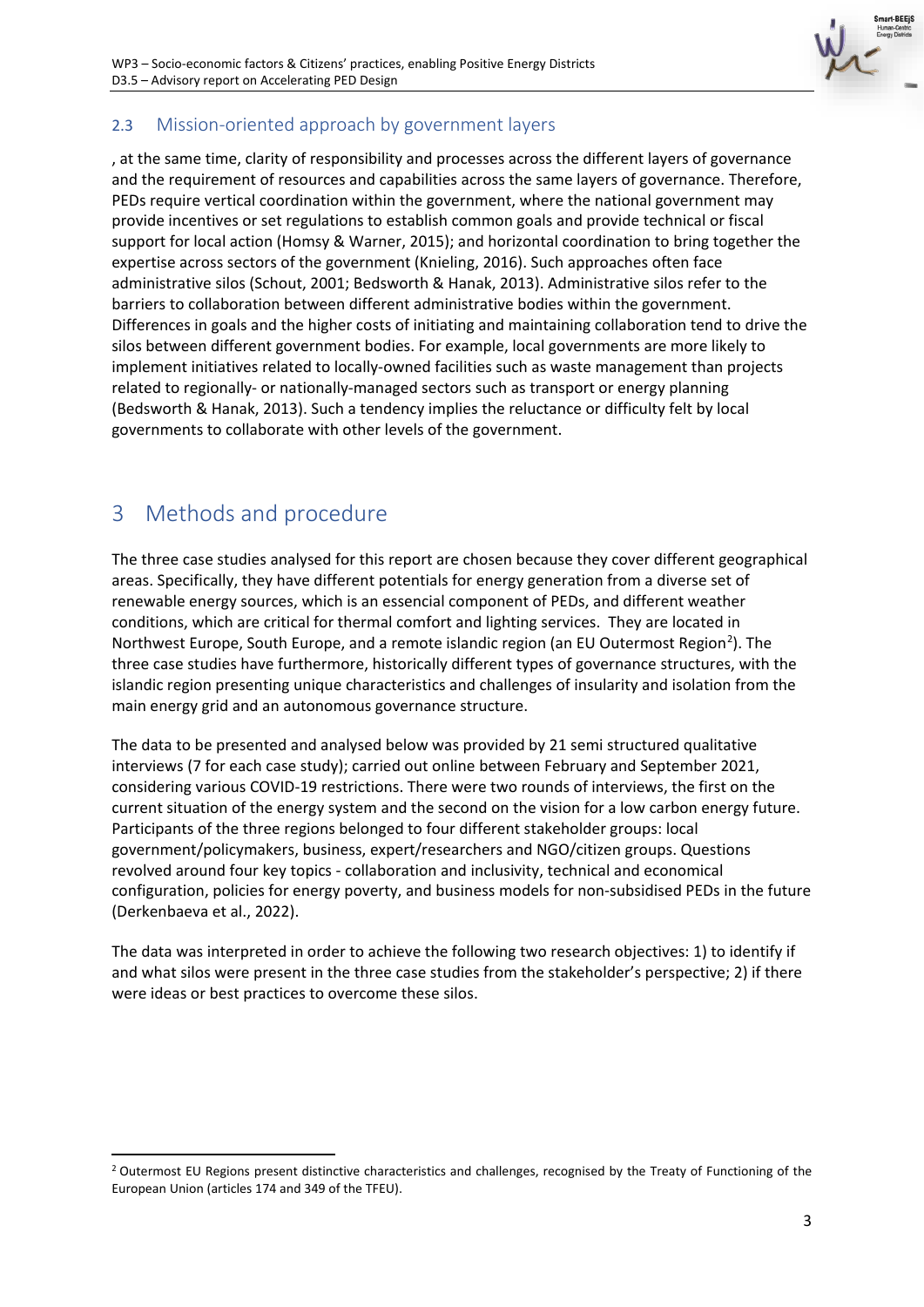

## <span id="page-8-0"></span>4 Results

#### <span id="page-8-1"></span>4.1 Amsterdam

#### <span id="page-8-2"></span>4.1.1 Institutional silos in involving citizens

Stakeholders in Amsterdam identified silos that exist between NGOs or other community level projects and citizens. It was stated that it takes time and effort when involving citizens in community energy projects. A participant said "*The important group is the people who live in certain neighbourhoods who you want to work with, or where you live in, and who you want to collaborate but you don't have the phone number usually, and you don't have the name*"

(Source: Participant1-1-1)

#### <span id="page-8-3"></span>4.1.2 Best practices to overcome difficulty in involving citizens according to stakeholders

Stakeholders suggested that personal contact with potential participants of community energy projects is the way to overcome the difficulty in getting citizens involved. Meeting and talking to citizens allow NGOs or leaders of community energy projects to raise awareness and understand which aspects of energy transition projects are valuable to citizens, such as having a voice in determining how the electricity they consume is produced and safeguarding affordable power prices. Also, through these networking activities, project leaders are able to identify local community leaders who can help in further expanding the network and recruiting interested participants. However, in this process the absence of government departments is notable (a type of Administration Silo). A participant illustrated this point by saying:

"*But my experience is that if you go to the places where those people are together which can be a school or a playground or a church, or a community centre – stuff like that, it's rather easy to find people who want to collaborate. … And from that one percent, that's at least my theory, you can find another nine percent who want to follow you. And with those together, you have about ten percent of a community which is able to engage one hundred percent of the total community*.

(Source: participant1-1-1)

#### <span id="page-8-4"></span>4.1.3 Silos of Representation in businesses' perception of citizens' and citizen groups' reliability

Stakeholders pointed out the unequal footing that citizens are on when they are involved in energy projects, or when they communicate with energy companies. This can be interpreted as a type of silo of representation of citizens. The perception of businesses as citizens being less capable in successfully delivering energy services for themselves derives from the opinion that citizens lack of expertise and commitment compared to big companies.

#### <span id="page-8-5"></span>4.1.4 Silos of Representation in citizen's perception of large businesses

According to participants from Amsterdam, large businesses were perceived as mainly working for profit and, thus, aligning their goals towards the wider society's demand for energy transition is a substantial change. Large companies and utilities were singled out as needing to do more to support energy transition, and were expected to move actively on supporting the decentralisation of the energy system. A participant illustrated the difference of perception between business and citizens, saying, "*Big companies come from a different angle, think big and want to go fast, want to make money and it's a totally different state of mind than the locals have in mind. They want to talk to their neighbours, think small and don't have to make a profit out of it*".

(Source: Participant 1-2-1)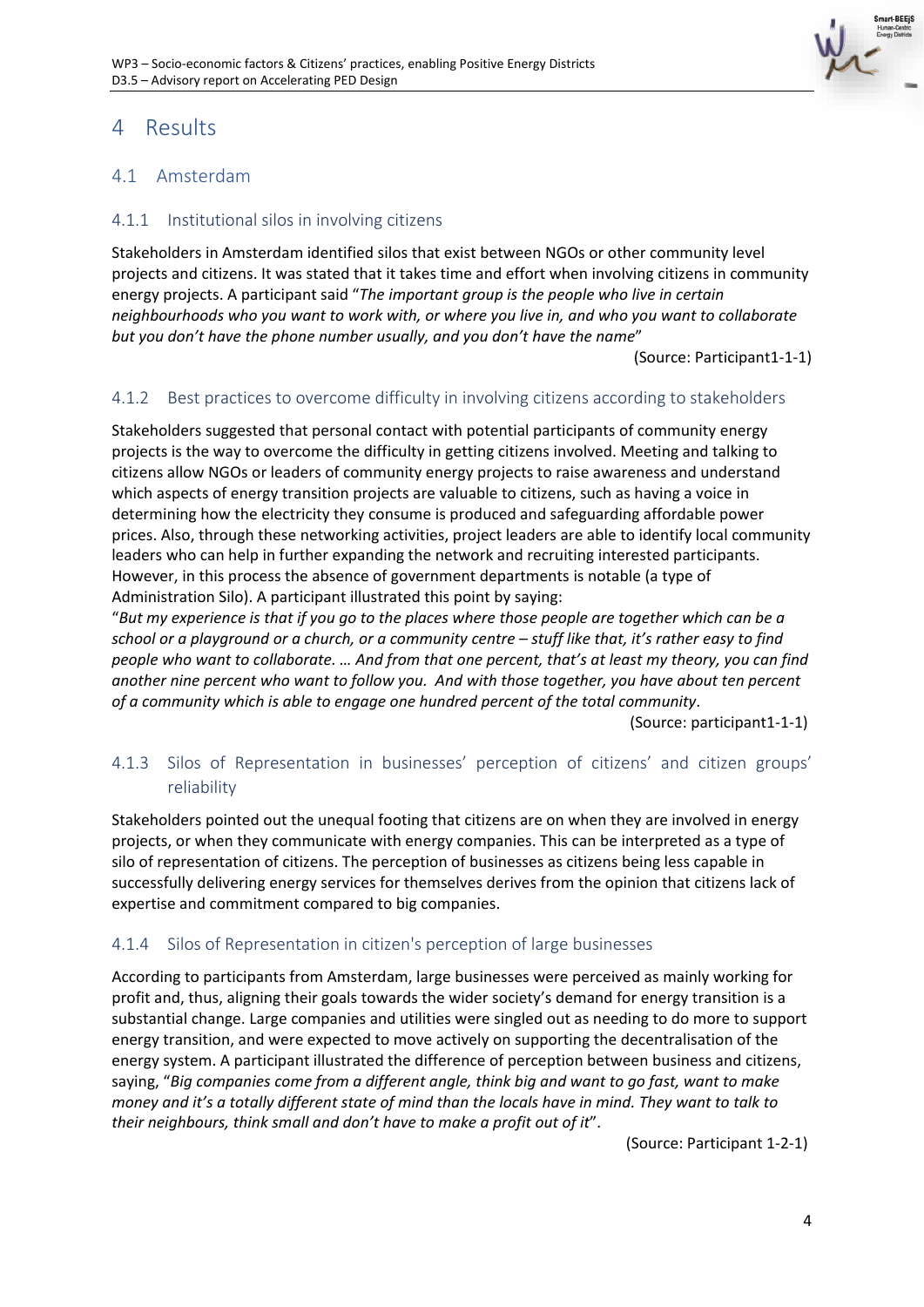

Although part of the perception that businesses only care about profit is a misconception, in more cases, it is true. Therefore, in addition to silos of representation, institutional silos also exist between citizens and businesses.

#### <span id="page-9-0"></span>4.1.5 Best practices to overcome silos of representation and institutional silos between citizen and businesses according to stakeholders

According to the stakeholder interviews, companies have grown more accustomed to communicating and sharing information with citizens who are in need of information for community energy projects. Furthermore, companies are in a position of understanding and adjusting to the needs of their customers, as they can feel consumers' reaction and pressure to the services and products that they offer constantly. A participant said, *"I don't think the current utility companies will be there in 2040, I think their [role] will change quite a lot. Also with the upcoming local energy markets, their role is decreasing ... but then in return, [their role] will [change to the] role of [what] they call the Aggregator"*.

(Source: Participant 1-2-2)

Balancing the goals of businesses and citizens however, municipalities might be a key mediator. Government policies that subsidise energy consultations ensure that the lack of knowledge does not prevent citizens from choosing more sustainable energy options, assisting citizens in making their house or community more sustainable.

#### <span id="page-9-1"></span>4.2 Canary Islands

#### <span id="page-9-2"></span>4.2.1 Institutional silo from big companies' monopoly

Despite their central role in providing technological solutions, big energy companies are traditionally hard to collaborate with for either small businesses or local government who demand big companies to change their unsustainable practices. It is said that due to power asymmetry in the market created by big companies' monopoly, companies are able to keep their inefficient energy model.

*"We've seen that they [Endesa – biggest energy distributor in Gran Canaries occupying 80% market share] don't have incentives to do anything different. They haven't done it, they could have made a transition from fuel and diesel to gas in the nineties or in 2000s, 30 years after the fuel motors were installed. […] they didn't want to do it because they would lose market share from the renewal energy. You know the renewal energy here is distributed to local producers and mainland per users there are many, many companies."*

(Source: Participant 2-2-1)

#### <span id="page-9-3"></span>4.2.2 Best practices and visions of collaboration with big companies according to stakeholders

Participants from Canary Islands advocated for building a culture of collaboration instead of competition in business practices. Beside changing the mindset, this culture of collaboration could be empowered through networks. For example, Institute of Technology Canary Islands (ITC) takes the role of coordinating collaboration between stakeholders on the basis of specific projects. In doing so, a top-down pressure from European regulatory framework is reported to be effective to force local authorities and big companies to engage with citizens and communities in the development of PEDs as it is said to allow the future human-centric energy system to emerge.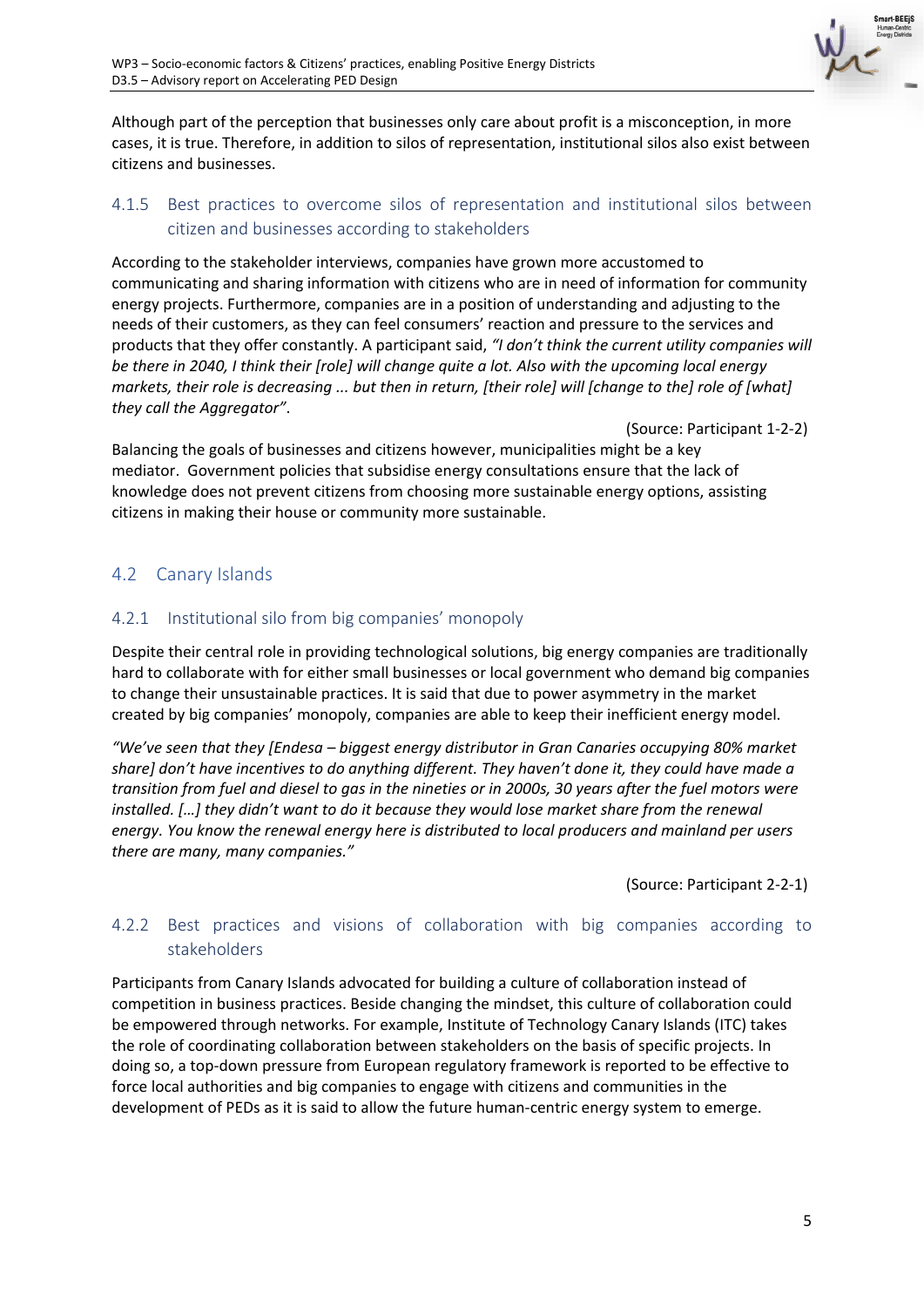

#### <span id="page-10-0"></span>4.2.3 Silo of representation about citizens

In contrast to the usual silo of representation that downplays citizen's willingness to participate in the energy project, participants from Canary Islands claimed that citizens are generally perceived as having knowledge and willing to participate, but lack the means and financial resources to realise their active role in energy cooperatives and communities. According to them, citizens are expected to have a more active role in the future energy market through being prosumers or being involved in energy communities or energy cooperatives.

*"If they finally manage, I mean the [inaudible] people, to build an own distribution network they would dispatch directly with [inaudible] Electric without passing through Endesa, okay. This would be a revolution."*

(Source: Participant 2-2-2)

#### <span id="page-10-1"></span>4.2.4 Silo of representation about local government

Even when there is a push/demand/legalisation for collaboration from the citizen's groups and small businesses, lack of communication with and from the local government creates power distance. As a result, it is noticed in the interviews that citizens' and local communities' lack trust in local government, presenting them as bureaucratic. This could be a sign of silo of representation.

#### <span id="page-10-2"></span>4.2.5 Best practices and visions for citizens and local government collaboration according to stakeholders

Participants concluded that exchanging of clear and consistent information is advisable for the government to build trust with citizens and communities. Citizens could also achieve the appropriate level of collaboration and change their own roles if they have more access to information, dissemination, training, and campaigns*.* To really shift the power to citizens and empower communities, it is believed that changing the narrative and legal framework is not enough. It needs to be materialised by new resources and means of collaboration provided to citizens.

#### <span id="page-10-3"></span>4.2.6 Administrative silo from citizens and government about energy

According to one participant, energy production and consumption are usually abstracted and disconnected from other activities in life, especially for agriculture production. Hence, to solve the problem of energy system, they demand a rethinking in how energy-water-food nexus is organised.

*"So, what's so complicated with this transition, now I'm talking about water and agriculture, it's everything connected. And we cannot only touch one thing without touching everything else, […] it's complicated because we need to pump less water or at least pump the water at the moment we have more wind and more sun and we have to change our mindset in many areas."*

(Source: Participant 2-2-3)

#### <span id="page-10-4"></span>4.2.7 Best practices to overcome administrative silo of citizens and government according to participants

Government's mindset about energy needs to change from the perception that it is a single sector to the idea that it connects with other sectors such as transportation, agriculture and heating/cooling system. The same mindset change needs to be promoted for citizens through training on energy behaviour that adapts to the intermittent nature of renewable energy.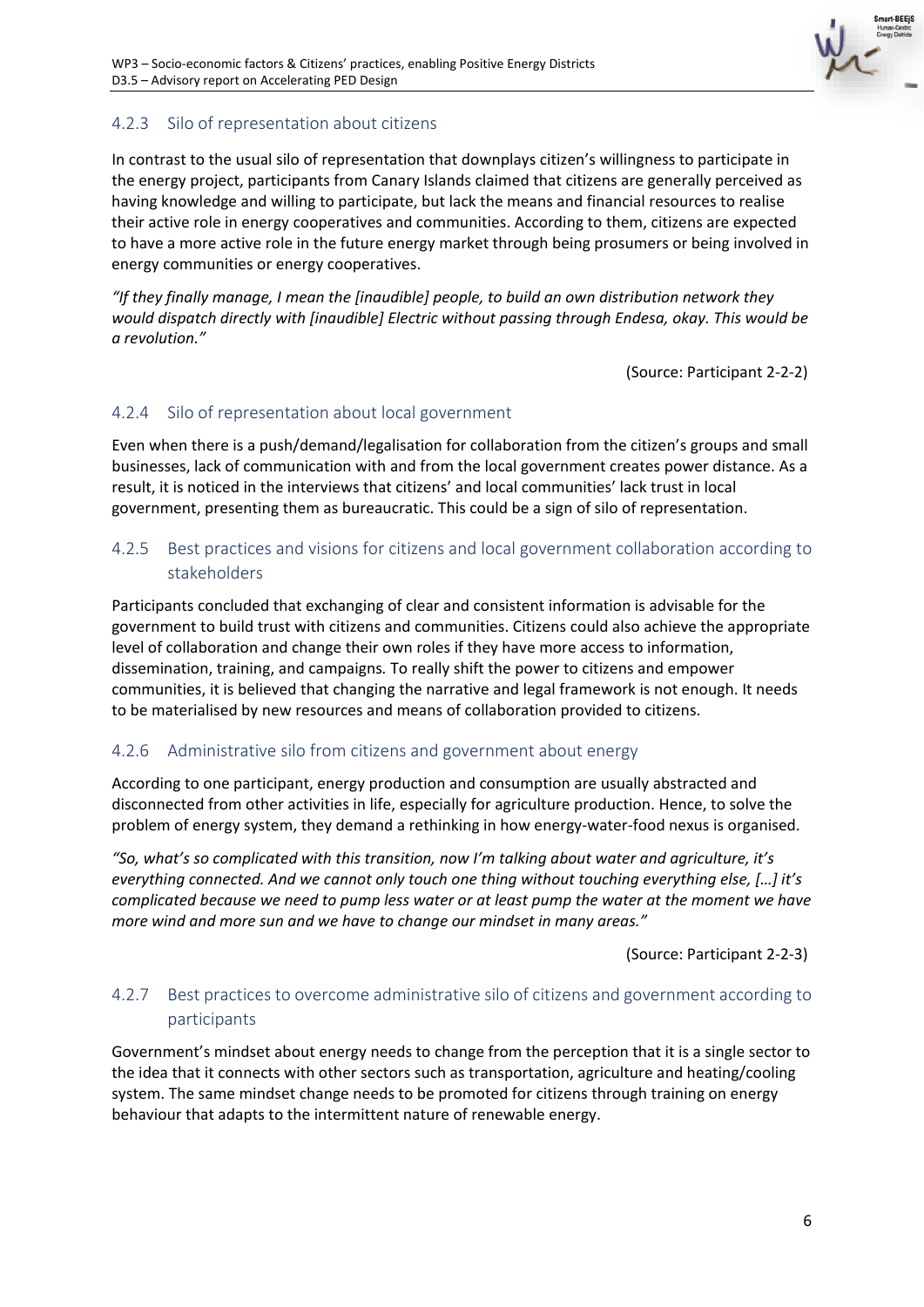

#### <span id="page-11-0"></span>4.3 Lisbon metropolitan area

#### <span id="page-11-1"></span>4.3.1 Institutional silos in retrofitting projects

There are institutional silos in retrofitting projects due to supply chain market and knowledge barrier. There is the lack of expertise in the market, of skilled labour and material. On the other hand, there is no market also because there is a lack of supply of skilled workforce and materials, thus creating a vicious circle.

*" I would say that the supply market, the supply chain of the renovation, the renovation supply chain is broken, because, as you were mentioning, there is a lack of expertise clearly, especially for this needed scale of transformation.*"

(Source Participant 3-1-2) A further silo is the lack of information and interest by intermediaries in the retrofitting measures and their potential. An example of good candidate organisation that can lead the transformation in multiapartment buildings across the city is the "*empresas de condomínio*".

#### <span id="page-11-2"></span>4.3.2 Best practices and visions of collaboration according to stakeholders

Participants provided a partial solution to break this silo. They suggest a one-stop shop for renovation to break information silos. Moreover, they point out the critical issue of indicators for energy poverty measurement to understand how to allocate public resources and involve public authorities.

#### <span id="page-11-3"></span>4.3.3 Silo of representation: negative connotation of large energy companies

According to citizen group stakeholders, the representation of energy companies appears to be problematic for collaboration. They are seen as uncollaborative or even a "closed circle". This representation might lead to prejudice and barrier from some NGOs or citizen's association to participate if a PED project involves big energy companies.

#### <span id="page-11-4"></span>4.3.4 Administrative silo in horizontal and vertical multilevel governance.

Participants revealed that there is horizontal and vertical disconnection in multilevel governance and spatial planning. At the macrolevel, a silo can be identified in the multilevel governance at the horizontal level between different sectors of the government and in the vertical in the relation between the national policies such as National energy and climate plans (NECPs) and the local policies in the short and medium term. Particularly, it is not defined how the long-term plans of the NECP will be achieved at the national and local level in 2050, nor which milestones needs to be marked between now and 2050, such as what the goals are for the percentage of building renovation each year.

"*so we set targets for the long run [NECP], but it's difficult to see how that can be implemented in the short and medium term. So, how to evolve to that. One thing I've been a bit critic on, is that we rely a lot on the technologies, so thinking- on the technologies, the easy to implement technologies*"

(Source Participant 3-2-2)

Furthermore, participants reveal a horizontal disconnection at the local level in spatial planning. They refer to a lack of communication between the sectors that should design and implement PEDs such as urban planning, environment, and housing. Particularly, the broader urban land development and the mobility seemed to be two sectors disconnected, not communicating with each other and not aligning their interests and objectives.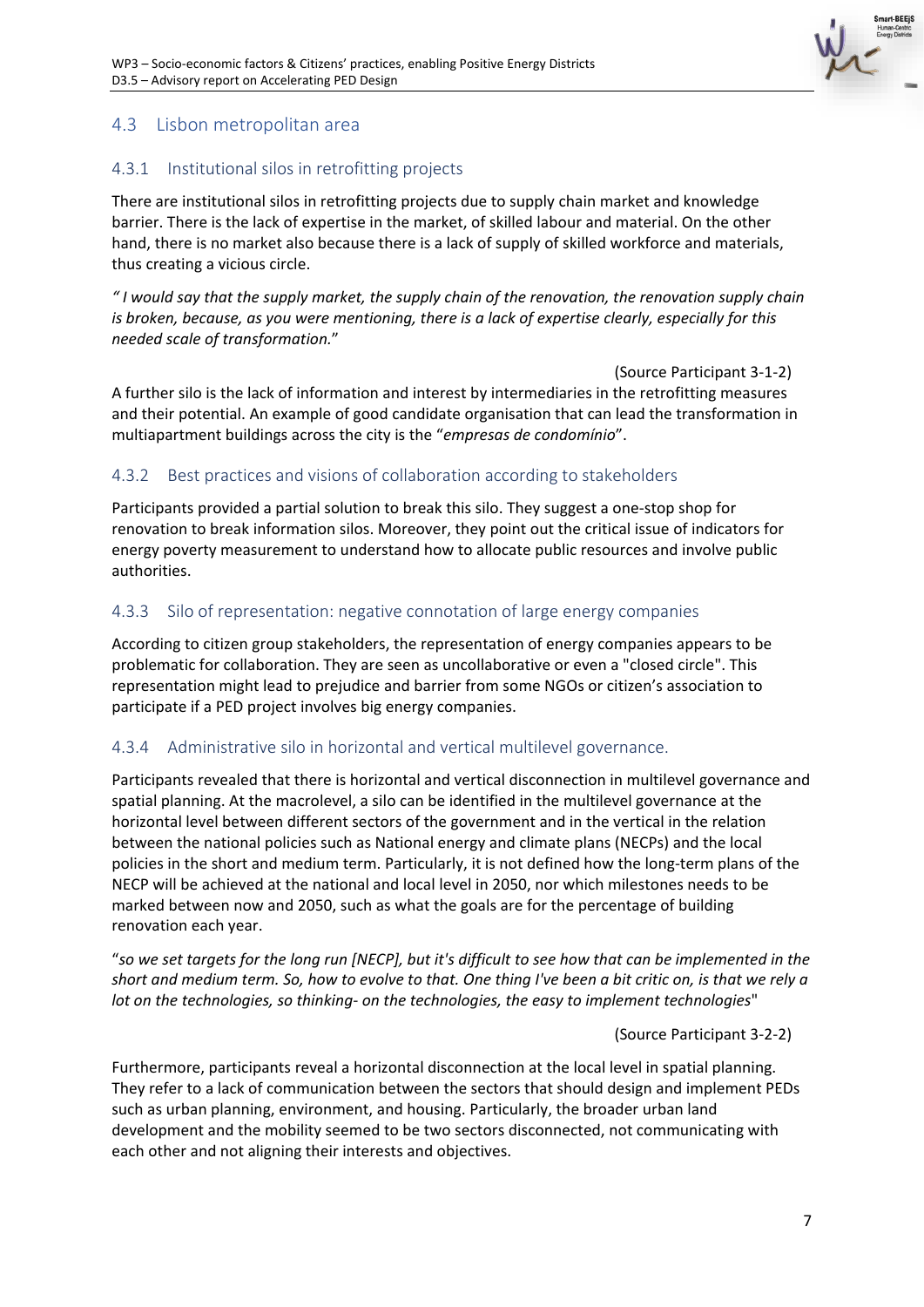

## <span id="page-12-0"></span>4.3.5 Best practices and visions of collaboration according to stakeholders

The municipality leadership should be involved and be the champion for leading transformation and drive transformation from within. It should engage a wider variety of sectors, and bring them into the discussion and attempt to change their mindsets, if appropriate.

## <span id="page-12-1"></span>5 Discussion and recommendation

Interviews with stakeholders revealed that a major form of collaboration affected by silo thinking is between businesses and citizens. The collaboration between these two types of actors was expressed to be a central component in delivering PEDs. However, it was also stated to be substantially affected by silos of representation and institutional silos. A type of silos that the interviews did not explore thoroughly is the administrative silo that may be a cause of exclusive energy policy and development, but it appears in the Lisbon case. We discuss the possible implications of these silos in this section.

## <span id="page-12-2"></span>5.1.1 Silo of representation and institutional silo between citizens and big companies

There is a negative impression of large companies in their roles in the energy transition in Lisbon and Amsterdam. According to the stakeholders, most parties involved in community energy initiatives perceived companies to be primarily interested in profit. They thus will not be interested in any goal other than this. Because this is often true, but not always, such a perception could be defined as institutional silos, where goals differ between stakeholders, and a silo of representation, where some companies may be willing to adjust their priorities. One of the most critical implications of the lack of trust towards large energy companies is that some groups of citizens or NGOs will be put off from starting to be engaged with a PED where a large company is involved. Such a lack of trust is reinforced by phenomena such as greenwashing (Aji & Sutikno, 2015). While these concerns might be legitimate, pragmatically, large energy companies may be an essential factor because of their capital, networks and internal know-how, especially if energy cooperatives are not present in a given area or not mature yet. Stakeholders of Amsterdam suggested visions of companies changing their roles to match citizen demand and suggested long-term citizen surveys and consultations where companies and local citizens can build experience in aligning goals. The increasing attention given to Corporate Social Responsibility supports the idea that continued interest and demand from consumers can affect how businesses make choices (Aguinis & Glavas, 2012).

Because the goals of citizens and businesses are not expected to align completely, public authorities are encouraged to continue promoting energy cooperatives and communities or to launch selfconsumption initiatives. In the case of Portugal, the barrier is also regulatory because the current legislation prohibits public authority can be part of energy communities. Meanwhile, research has shown that energy communities could help strengthen local cohesion and reduce energy poverty by sharing resources in a social economy based on solidarity (Campos & Marín-González, 2020).

A common silo of representation found in the Canary Islands and Amsterdam is the citizens' perception of their ability to participate in energy initiatives due to their lack of knowledge and expertise, and financial resources compared to companies and the local government. Citizens are discouraged from participating in projects where they have to compete, collaborate and negotiate with experts in the private and public sectors because they expect to talk in an unequal setting. Indeed, the expectation of citizens engaging in technocratic debates of energy projects with other traditional stakeholders is argued to exclude those incapables of participating actively in the energy market and discourage their other meaningful participation in PEDs (Lennon et al., 2019).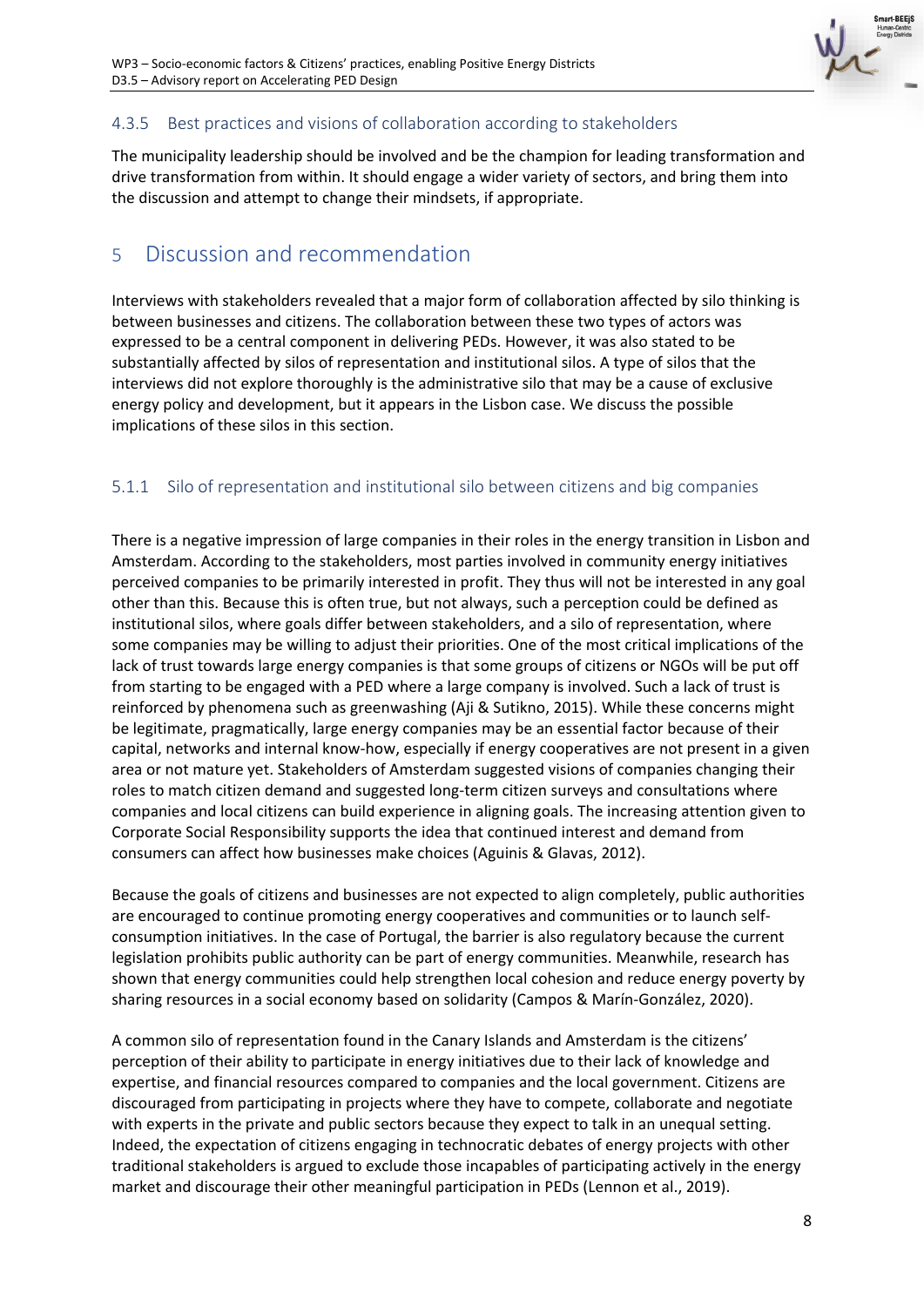

Stakeholders from both Lisbon and Amsterdam pointed to the importance of continued involvement in the discussion to increase sharing of information with citizens and listen to their daily energyrelated concerns.

#### <span id="page-13-0"></span>5.1.2 Implications of administrative silo on non-inclusive energy initiatives

In Lisbon, there are dramatic concerns over the disconnection between different layers of governments and the lack of intermediate milestones. At the local level, it is called for more demand for different metropolitan departments to work together to make PED initiatives successful. With stakeholders in Lisbon suggesting financial means as a way to assist the inclusive transition to PEDs, government sectors must collaborate to figure out who benefits from these policies. Although participants did not clearly express concerns about whether PEDs are connected to housing exclusion and gentrification, it was shown that green energy initiatives are increasingly drivers of "green" gentrification (Grossman, 2019). This means that housing may become increasingly expensive because of costly building retrofits or that government support of energy efficiency retrofits may not reach the households struggling with finances who most need it. However, it is challenging to realize such inclusive financial interventions without indicators that help target the appropriate groups of people who most need the support. According to the stakeholders, wellthought-out indicators could help target interventions, especially to retrofit buildings, tackle energy poverty and avoid a further increase in housing prices. The latter is a longstanding problem in the Lisbon area (Allegra & Tulumello, 2020).

It could be said that the absence of indicators is due to the silo mentality between different departments that are not working together and communicating with each other. The cause might lie in the longstanding governance culture in Portuguese multi-level governance and public administration, which is deemed to have strong hierarchical and centralistic governance. It also lacks resources, particularly in terms of welfare, and has coordination quality that is considered "low" and citizen participation considered a "weak" (Madureira, 2018). Therefore, the collaboration between diverse government sectors could help address potential social inequality.

#### <span id="page-13-1"></span>5.1.3 Recommendations

Based on the literature review about silo thinking (Yoo et al., 2020) and collaborative governance (Sareen et al., 2022), and stakeholders' interviews in the three cases presented above, recommendations for overcoming main types of silo thinking could be systematised into three categories: policies and frameworks, intermediary practices and intergroup communications.

**Policies and frameworks (PF)** are structural adjustments to facilitate more collaboration between stakeholders. Literature on multi-level perspective theorises how transformation in innovation processes is not only enabled by incremental niche development but also requires regime change toenergy incumbents from sustaining the status quo - or be path dependent (Geels, 2014). This could mean that policymakers need to provide a legal framework and incentives for local governments and companies to engage more with citizens and small businesses during the development of PEDs (Brisbois, 2019). Another example on the policy side is EU initiatives that provide indicators for energy poverty such as Energy Poverty Advisory Hub (EC website, 2022) or the Recommendations on energy poverty (EC. 2020). There are also examples from the literature of a more holistic and comprehensive approach to residential energy poverty indicators (Marggraff et al., 2021) including tools such as the Energy Vulnerability Index (Gouveia et al. 2019), which combines socio-economic indicators, building characteristics and energy performance. Proponents of this type of solution for overcoming silo thinking, in Lisbon and the Canary Islands, for example, put more emphasis on the traditional power of the central government, assuming local government takes the leading role in connecting with and between stakeholders.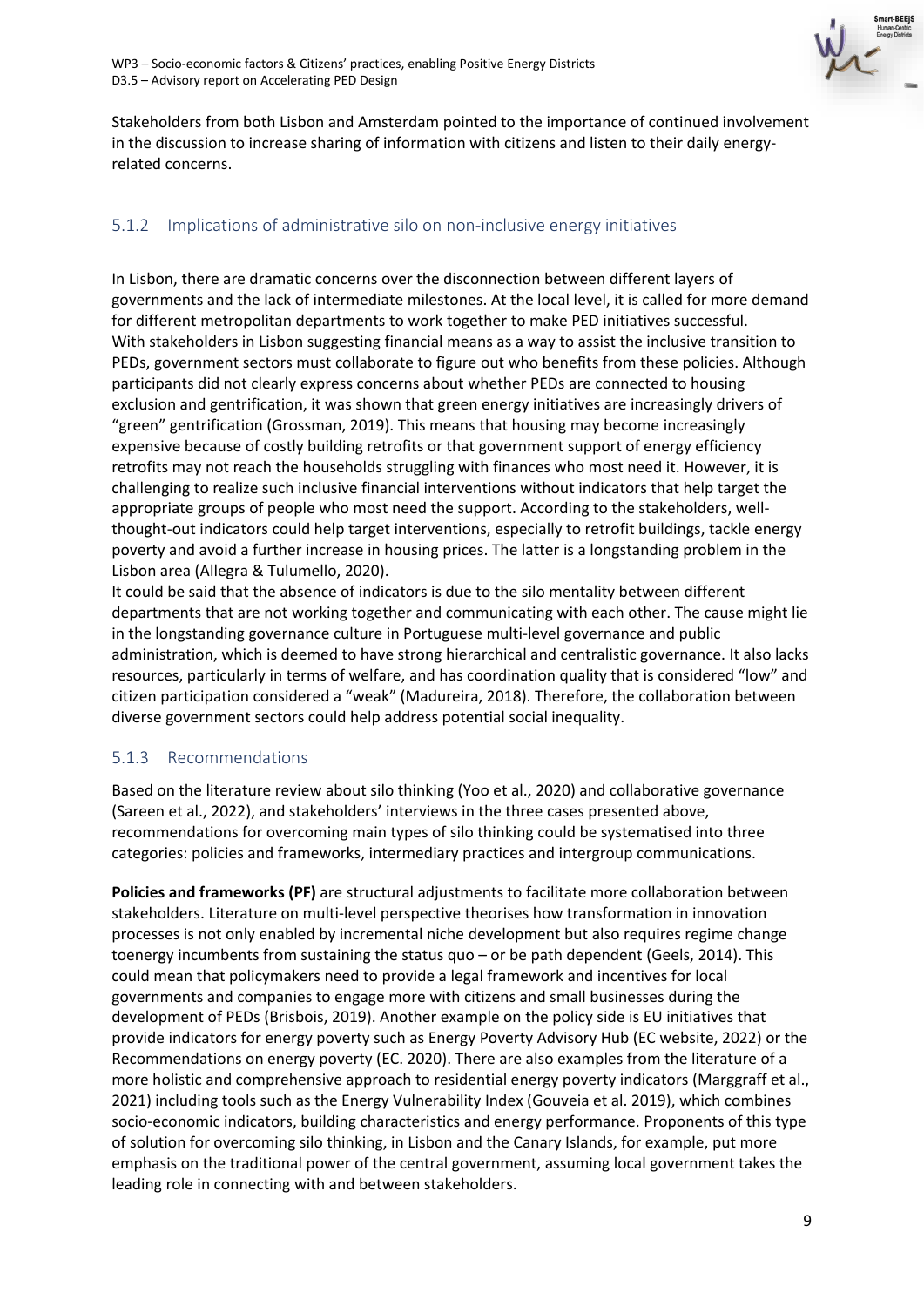

**Intermediary practices (IP)** refer to sets of solutions to overcome silo thinking that involve new ways of collaboration within an organisation or new coordination bodies between organisations. Some examples are municipal representatives, one stop shop retrofit (Boza-Kiss et al., 2021), or research centres. Studies on system thinking and nexus approach, for example, suggested that integrating goals from different administrative teams and training trans-disciplinary knowledge for administrative staff would help overcome administrative silos (Al-Saidi & Elagib, 2017). The emergence of new coordinators also changes how collaboration should operate. For instance, ITC research centre organises stakeholders based on project not on their expertise; energy cooperatives transform interactions between communities, small businesses, and local government; municipalityaided consultations for citizen's energy project improve collaboration between citizens and businesses as well as citizens and the government. It could be the case that competitorstakeholders' first-hand experience with new ways of collaboration serves as a fruitful feedback loop to challenge their competitive mindset and cultivate a collaborative one.

I**ntergroup communications (IC)** are crucial in solving institutional silos effectively by paying closer attention to existing silo of representation. This means in cases where stakeholders misrepresent non-traditional collaborators such as small businesses or citizen groups as incompetent, with lack of knowledge or unwillingness to participate, there is a tendency of misrecognition and exclusion of their voices. Seeing communication as a process where different realities are discussed by different stakeholders to create a shared understanding and negotiate their power relations, social representation theory asks us to be aware of under-represented voices and power asymmetry in layexpert intergroup relations (Castro & Batel, 2008). Following this argument, citizen's demand for transparent information and consistent communication from the local government could open opportunities for a renegotiation of power. It holds the government accountable for their decisions and strengthens their public trust. In addition, consumer's demand for change also re-defines roles of businesses, for example, making them grow accustomed to communication and sharing data with customers, which goes beyond making profit.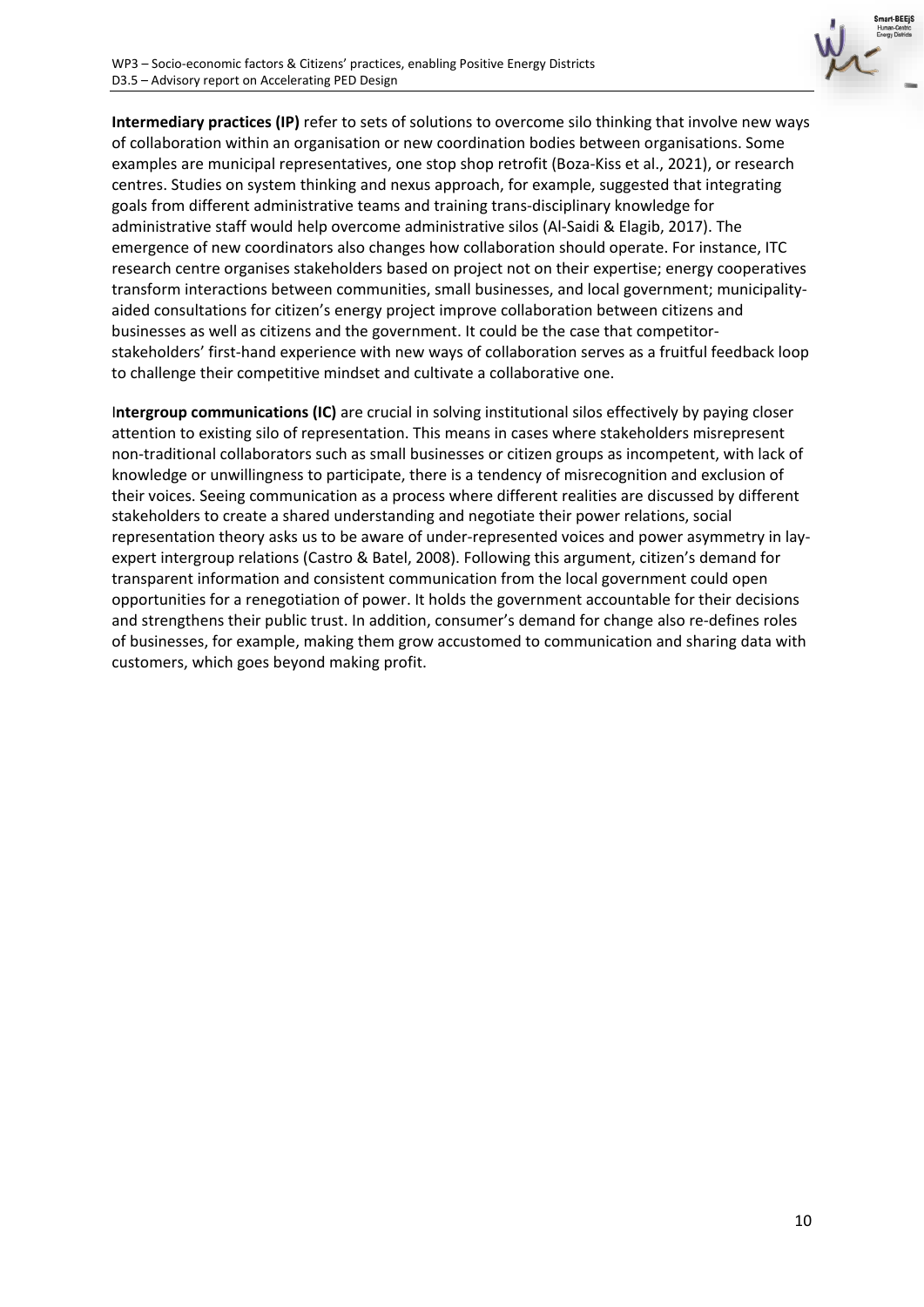

#### Below is the summary table of the findings:

| Summary                   | Amsterdam                                                                                                                                                         |                                                                                                                          | Lisbon                                                                                                                                               |                                                                                                                            | <b>Canary Islands</b>                                                                                                                            |                                                                                                                                                                       |
|---------------------------|-------------------------------------------------------------------------------------------------------------------------------------------------------------------|--------------------------------------------------------------------------------------------------------------------------|------------------------------------------------------------------------------------------------------------------------------------------------------|----------------------------------------------------------------------------------------------------------------------------|--------------------------------------------------------------------------------------------------------------------------------------------------|-----------------------------------------------------------------------------------------------------------------------------------------------------------------------|
|                           | Identification of silo                                                                                                                                            | Best practices from<br>participants                                                                                      | Identification of silo                                                                                                                               | Best practices from<br>participants                                                                                        | Identification of silo                                                                                                                           | Best practices from<br>participants                                                                                                                                   |
| Institutional<br>silo     | • Difficulty of<br>involving citizens<br>• Regulations causing<br>obstacles for local<br>energy initiatives<br>• Divergent goals of<br>citizens and<br>businesses | • (IC) Companies get<br>in personal contact<br>with potential<br>citizens and<br>snowballing from<br>there               | • Supply chain market $\bullet$ (IP) One-stop shop<br>disruption in the<br>retrofitting market<br>• Lack of knowledge<br>from intermediary<br>actors | for retrofit<br>information<br>• (IC) Municipality as<br>champion in<br>engaging different<br>sectors and<br>stakeholders. | collaboration with<br>big company to<br>facilitate its change                                                                                    | • Monopoly obstructs $\bullet$ (IC) Build culture of<br>collaboration not<br>competition<br>• (IP) Research<br>institute as<br>coordinator<br>between<br>stakeholders |
| Silo of<br>representation | • Negative<br>connotation of big<br>energy companies<br>• Citizens as lack of<br>commitment<br>• Citizens as lack of<br>information and<br>expertise              | • (IP) Municipality as<br>mediator and<br>connector,<br>• (PF) Local<br>government<br>subsidizes energy<br>consultation. | • Negative<br>connotation of big<br>energy companies                                                                                                 |                                                                                                                            | • Citizen as lack of<br>means and financial<br>resources to<br>become active<br>consumers/<br>prosumers<br>• Local government<br>as bureaucratic | • (PF) Provide new<br>resources and<br>means of<br>participation for<br>citizens<br>• (IC) Provide<br>transparent<br>information and<br>training to citizens          |
| Administrative<br>silo    | • Absence of<br>government<br>departments to<br>relevant local<br>consultations                                                                                   |                                                                                                                          | • Disconnection from $ $<br>municipality<br>departments<br>involved that could<br>be involved in PEDs                                                | $\bullet$ (IP) Dedicate<br>housing department<br>as coordinator                                                            | • Disconnection of<br>energy from water,<br>food management                                                                                      | • (IC) Changing<br>mindset of<br>government and<br>citizens on energy<br>matter                                                                                       |

*Table 1: Summary of results of identification of silos and best practices to overcome them in Amsterdam, Lisbon and Canary Islands*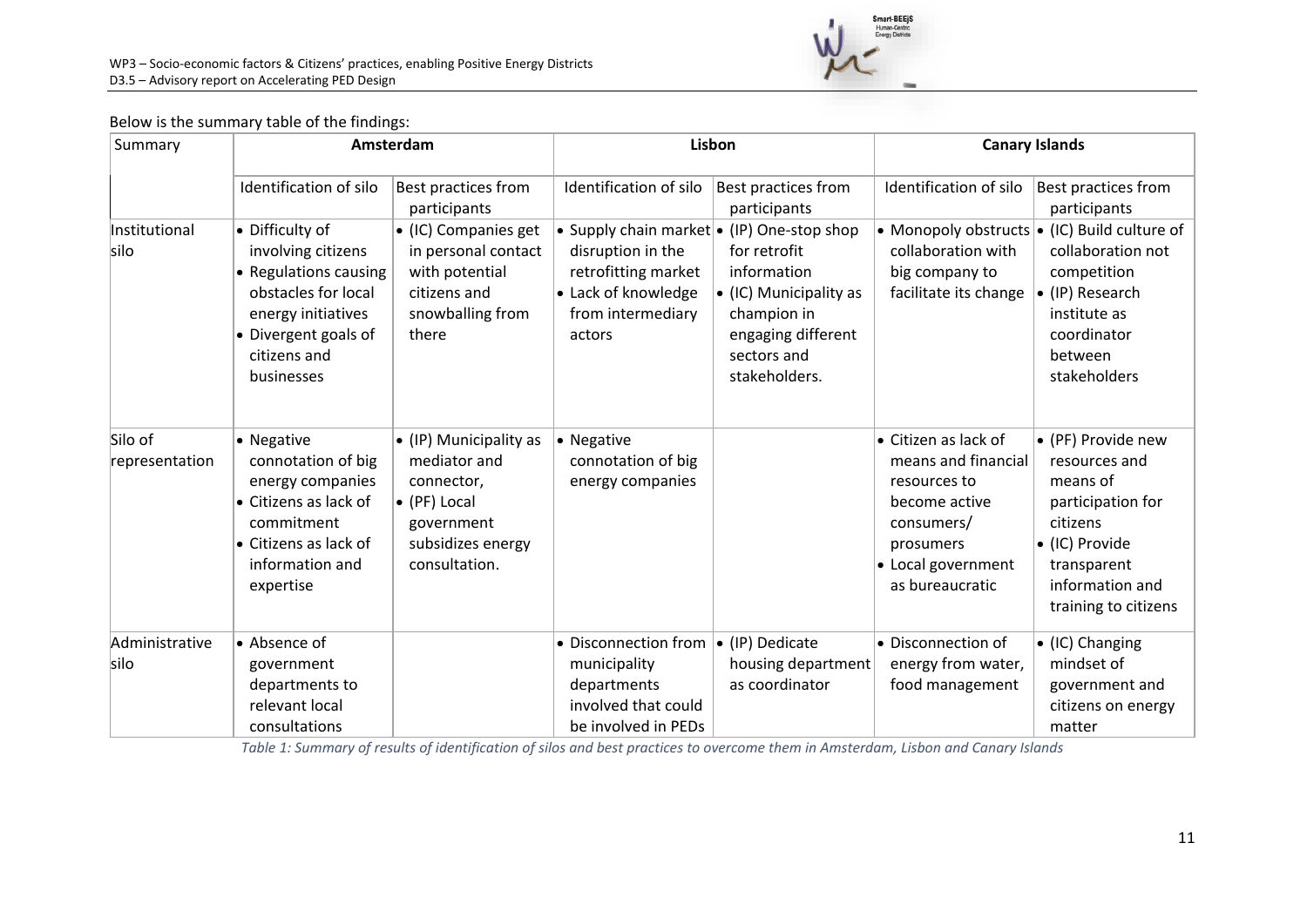

## <span id="page-16-0"></span>List of References

Aguinis, H., & Glavas, A. (2012). What We Know and Don't Know About Corporate Social Responsibility: A Review and Research Agenda. *Journal of Management*, *38*(4), 932–968. <https://doi.org/10.1177/0149206311436079>

Aji, M. & Sutikno, B. (2015). The Extended Consequence of Greenwashing: Perceived Consumer Skepticism. *The International Journal of Business and Information. DOI:10.6702/IJBI.2015.10.4.2* 

Al-Saidi, M., & Elagib, N. A. (2017). Towards understanding the integrative approach of the water, energy and food nexus. *Science of the Total Environment*, 574, 1131-1139. <https://doi.org/10.1016/j.scitotenv.2016.09.046>

Allegra, M., Tulumello, S., Colombo, A., & Ferrão, J. (2020). The (hidden) role of the EU in housing policy: the Portuguese case in multi-scalar perspective. *European Planning Studies*, 28(12), 2307-2329. <https://doi.org/10.1080/09654313.2020.1719474>

Batel, S. (2020). Research on the social acceptance of renewable energy technologies: Past, present and future. *Energy Research and Social Science*, 68 (December 2019), 101544. <https://doi.org/10.1016/j.erss.2020.101544>

Batel, S., & Pataco, L. (2020). Portuguese media representations of nuclear facilities in Almaraz, Spain: beyond borders and risk perception (Representaciones en los medios portugueses de las plantas nucleares en Almaraz, España: más allá de las fronteras y la percepción del riesgo). *PsyEcology*, 11(1), 104-115. <https://doi.org/10.1080/21711976.2019.1644004>

Bedsworth, L. W., & Hanak, E. (2013). Climate policy at the local level: insights from California. *Global Environmental Change*, 23(3), 664–677.

Boza-Kiss, B., Bertoldi, P., Della Valle, N. and Economidou, M., (2021) *One-stop shops for residential building energy renovation in the EU*, EUR 30762 EN, Publications Office of the European Union, Luxembourg, 2021, ISBN 978-92-76-40100-1, doi:10.2760/245015, JRC125380.

Brisbois, M. C. (2019). Powershifts: A framework for assessing the growing impact of decentralized ownership of energy transitions on political decision-making. *Energy Research and Social Science*, 50 (December 2018), 151–161.<https://doi.org/10.1016/j.erss.2018.12.003>

Campos, I., & Marín-González, E. (2020). People in transitions: Energy citizenship, prosumerism and social movements in Europe. *Energy Research and Social Science*, 69(March), 101718. <https://doi.org/10.1016/j.erss.2020.101718>

Castro, P., & Batel, S. (2008). Social representation, change and resistance: On the difficulties of generalizing new norms. *Culture and Psychology*, 14(4), 475–497[. https://doi.org/10.1177/1354067X08096512](https://doi.org/10.1177/1354067X08096512)

Derkenbaeva, E., Galanakis, K., Heinz, H., Stathopoulou, E. (2022). Business Models and Consumers' Value Proposition for PEDs Value Generation Systems for PEDs: Archetypes for a Networked Europe, 2040: Foresight Report[. https://smart-beejs.eu/wp-content/uploads/2022/03/D6.4\\_BMs-and-Value-Propositions\\_final.pdf](https://smart-beejs.eu/wp-content/uploads/2022/03/D6.4_BMs-and-Value-Propositions_final.pdf)

Devine-Wright, P. (2010). Public engagement with large-scale renewable energy technologies: Breaking the cycle of NIMBYism. *Wiley Interdisciplinary Reviews: Climate Change*, 2(1), 19–26. <https://doi.org/10.1002/wcc.89>

European Commission (EC). (2022). Energy Poverty Advisory Hub website. [https://energy](https://energy-poverty.ec.europa.eu/index_en)[poverty.ec.europa.eu/index\\_en](https://energy-poverty.ec.europa.eu/index_en)

European Commission (EC) (2020). Commission Recommendation (EU) 2020/1563 of 14 October 2020 on energy poverty. https://eur-lex.europa.eu/legal-content/EN/TXT/PDF/?uri=CELEX:32020H1563&rid=2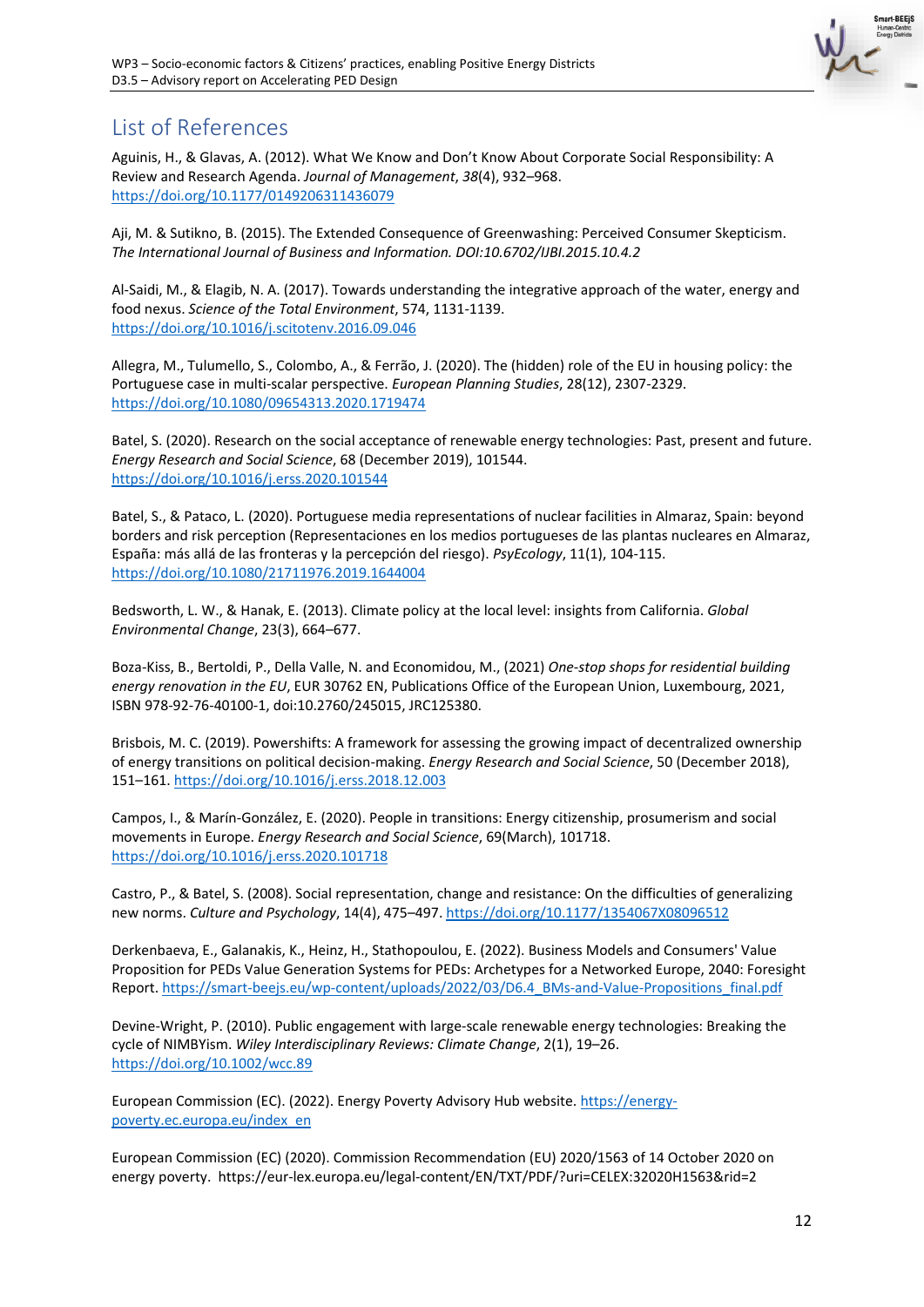

Fiske, S. T., Cuddy, A. J. C., Glick, P., & Xu, J. (2002). A model of (often mixed) stereotype content: Competence and warmth respectively follow from perceived status and competition. *Journal of Personality and Social Psychology*, *82*(6), 878–902.<https://doi.org/10.1037/0022-3514.82.6.878>

Geels, F. W. (2014). Regime resistance against low-carbon transitions: introducing politics and power into the multi-level perspective. *Theory, culture & society*, 31(5), 21-40.<https://doi.org/10.1177/0263276414531627>

Gouveia, J. P., Palma, P., & Simoes, S. G. (2019). Energy poverty vulnerability index: A multidimensional tool to identify hotspots for local action. *Energy Reports*, *5*, 187–201[. https://doi.org/10.1016/j.egyr.2018.12.004](https://doi.org/10.1016/j.egyr.2018.12.004)

Grossmann, K. (2019). Energy efficiency for whom? A conceptual view on retrofitting, residential segregation and the housing market. *SOCIOLOGIA URBANA E RURALE*, *119*, 78–95. [https://doi.org/10.3280/SUR2019-](https://doi.org/10.3280/SUR2019-119006) [119006](https://doi.org/10.3280/SUR2019-119006)

Hargreaves, T., Hielscher, S., Seyfang, G., & Smith, A. (2013). Grassroots innovations in community energy: the role of intermediaries in niche development. Global Environmental Change, 23(5), 868–880. <https://doi.org/10.1016/j.gloenvcha.2013.02.008>

Hisschemoller, M., & Sioziou, I. (2013). Boundary organisations for resource mobilisation: enhancing citizens' involvement in the Dutch energy transition. *Environmental Politics*, 22(5), 792–810. <https://doi.org/10.1080/09644016.2013.775724>

Homsy, G. C., & Warner, M. E. (2015). Cities and sustainability: polycentric action and multilevel governance. *Urban Affairs Review*, 51(1), 46-73.

Horta, A., Gouveia, J. P., Schmidt, L., Sousa, J. C., Palma, P., & Simões, S. (2019). Energy poverty in Portugal: Combining vulnerability mapping with household interviews. *Energy and Buildings*, *203*, 109423. <https://doi.org/10.1016/j.enbuild.2019.109423>

Islar, M., & Busch, H. (2016). "We are not in this to save the polar bears!"–the link between community renewable energy development and ecological citizenship. *Innovation: The European Journal of Social Science Research*, 29(3), 303-319.

Knieling Jörg. (2016). Climate adaptation governance in cities and regions : theoretical fundamentals and practical evidence. Wiley Blackwell.

Lennon, B., Dunphy, N., Gaffney, C., Revez, A., Mullally, G., & O'Connor, P. (2020). Citizen or consumer? Reconsidering energy citizenship. *Journal of Environmental Policy and Planning*, 22(2), 184–197. <https://doi.org/10.1080/1523908X.2019.1680277>

Manzo, L. C., & Perkins, D. D. (2006). Finding Common Ground: The Importance of Place Attachment to Community Participation and Planning. *Journal of Planning Literature*, *20*(4), 335–350. <https://doi.org/10.1177/0885412205286160>

Marggraf, C., Hearn, A., Lamonaca, L., Ackrill, R., & Kostas, G. (2021). Smart-BEEjS Deliverable D5.3 - Report on "must-read" factors in policy design to tackle energy poverty through PED creation[. https://smart](https://smart-beejs.eu/wp-content/uploads/2021/08/D5_3-Must-Read-Factors.pdf)[beejs.eu/wp-content/uploads/2021/08/D5\\_3-Must-Read-Factors.pdf](https://smart-beejs.eu/wp-content/uploads/2021/08/D5_3-Must-Read-Factors.pdf)

Marks, G., Hooghe, L., & Blank, K. (1996). European integration from the 1980s: state-centric v. multi-level governance. Journal of Common Market Studies, 34(3), 341–341[. https://doi.org/10.1111/j.1468-](https://doi.org/10.1111/j.1468-5965.1996.tb00577.x) [5965.1996.tb00577.x](https://doi.org/10.1111/j.1468-5965.1996.tb00577.x) 

Madureira, C., (2018). Public administration characteristics and performance in EU28: Portugal. Report for Directorate-General for Employment, Social Affairs and Inclusion Support for developing better country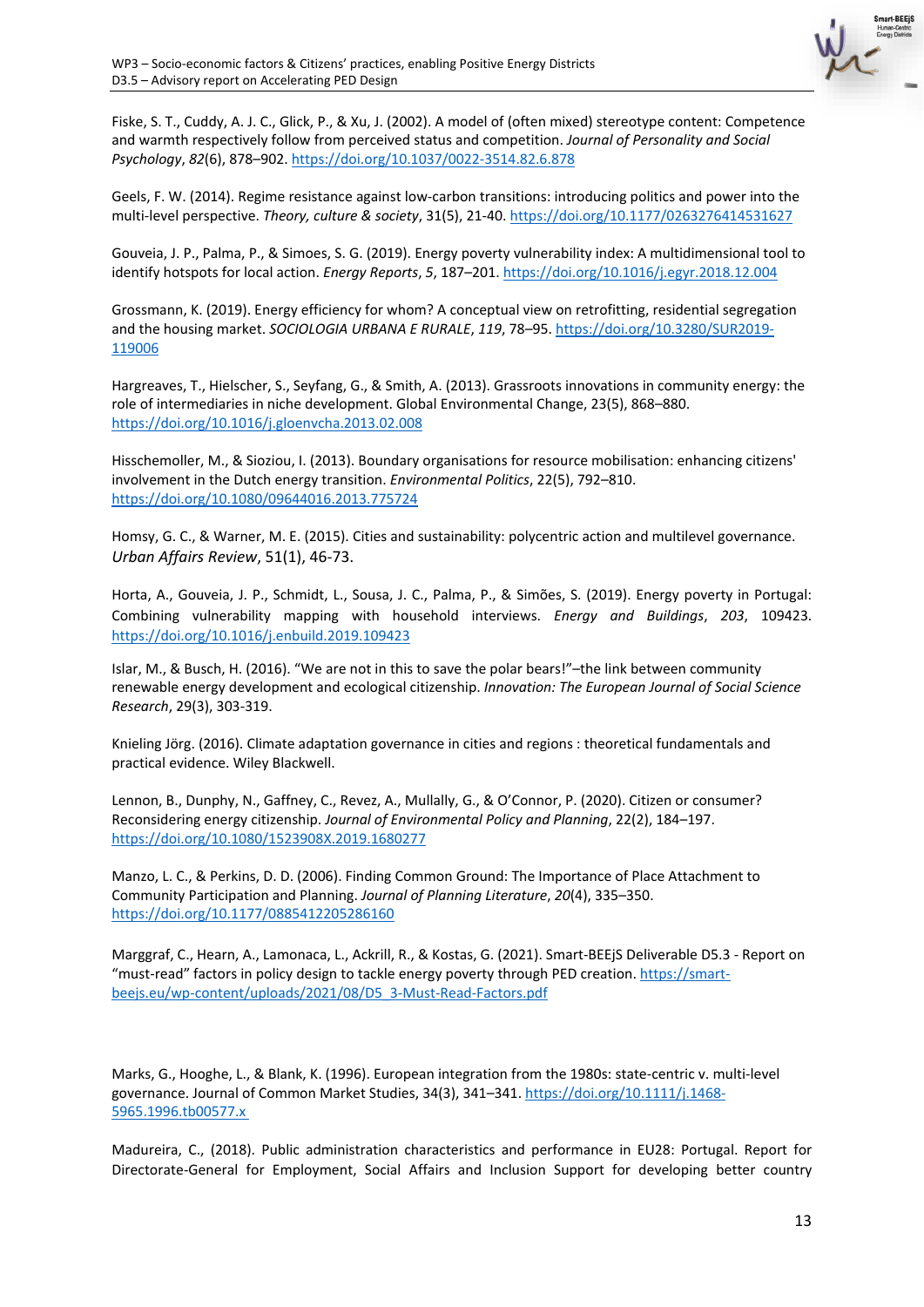

knowledge on public administration and institutional capacity building" (VC/2016/0492). <https://ec.europa.eu/social/BlobServlet?docId=19963&langId=en>

Nguyen, M.-T., & Batel, S. (2021). A Critical Framework to Develop Human-Centric Positive Energy Districts: Towards Justice, Inclusion, and Well-Being. *Frontiers in Sustainable Cities*, 3, 88. <https://doi.org/10.3389/frsc.2021.691236>

Sareen, S., Albert-Seifried, V., Aelenei, L., Reda, F., Etminan, G., Andreucci, M. B., ... & Neumann, H. M. (2022). Ten questions concerning positive energy districts. *Building and Environment*, 216, 109017. <https://doi.org/10.1016/j.buildenv.2022.109017>

Schout, A. (2001) "Managing environmental policy integration at the national level: From event to issue coordination". In: UNSPECIFIED, Madison, WI.<http://aei.pitt.edu/2178/>

Yoo, H. K., Nguyen, M.-T., Lamonaca, L., Galanakis, K., & Ackrill, R. (2019). Smart-BEEjS Deliverable D3.2 - Socioeconomic factors & Citizens' practices, enabling Positive Energy Districts Challenging "silo thinking" for promoting PEDs. [https://smart-beejs.eu/wp-content/uploads/2021/01/WP3-Deliverable-D3.2\\_Silo](https://smart-beejs.eu/wp-content/uploads/2021/01/WP3-Deliverable-D3.2_Silo-thinking.pdf)[thinking.pdf](https://smart-beejs.eu/wp-content/uploads/2021/01/WP3-Deliverable-D3.2_Silo-thinking.pdf)

Trentelman, C. K. (2009). Place Attachment and Community Attachment: A Primer Grounded in the Lived Experience of a Community Sociologist. *Society & Natural Resources*, *22*(3), 191–210. <https://doi.org/10.1080/08941920802191712>